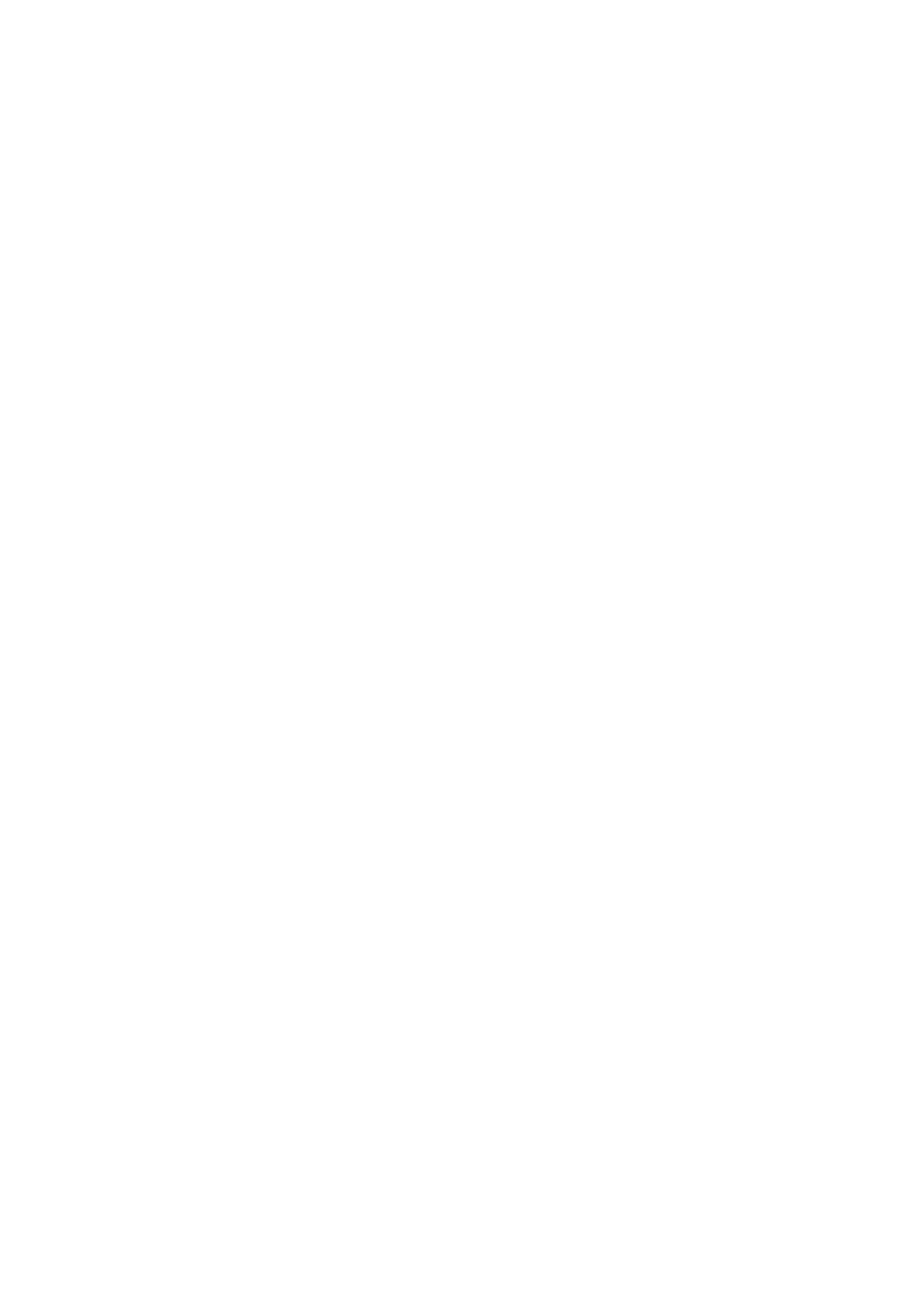## **Proposed merger of Anglicare and Anglican Retirement Villages**

*(A report from the Standing Committee.)* 

#### **Key Points**

- A proposal to merge Sydney Anglican Home Mission Society ("Anglicare") and Anglican Retirement Villages ("ARV") will be considered at a special session of the Synod on 27 April 2016
- Having reviewed the alternatives to the merger proposal, the Standing Committee is satisfied that the merger proposal is the optimal way forward for Anglicare and ARV
- However the question of whether the merger proposal is also optimal for the broader Diocese is dependent on satisfactorily resolving a number of other key issues, particularly how Anglicare's obligations will be met following the merger and how welfare services will be maintained in a merged organisation

#### **Purpose**

1. The purpose of this report is to provide the Synod with information about the proposal to merge Sydney Anglican Home Mission Society ("Anglicare") and Anglican Retirement Villages ("ARV"), to inform the Synod about the Standing Committee's position on key aspects of the merger proposal and to recommend that the Synod approve the merger proposed on this basis.

#### **Recommendations**

- 2. Synod receive this report.
- 3. Synod pass the following motion to be moved "by request of the Standing Committee" –

Synod, noting the report of the Standing Committee in relation to the proposed merger of Anglican Retirement Villages Diocese of Sydney ("ARV") and Sydney Anglican Home Mission Society ("Anglicare") together with accompanying draft ordinances and other documents in relation to the proposed merger received at this session, approves in principle the merger of these two organisations on the basis that –

- (a) the indemnity provided by ARV to Anglicare ensures that the position of survivors of child abuse is, as far as can be achieved in practice, at least the same as if Anglicare had continued to operate in its own right,
- (b) the merged organisation will actively aim to continue to deliver services provided by Anglicare and ARV to socially disadvantaged people at an enhanced level,
- (c) the merged organisation will actively aim to continue the work undertaken by Anglicare with Aboriginal people and Torres Strait Islanders at an enhanced level, and
- (d) consideration is given to extending the objects of the merged organisation to include the education of persons in necessitous circumstances,

and requests the Standing Committee to pass such ordinances and take such other action it considers necessary or desirable to give effect to the merger on this basis.

#### **Background**

4. Initial discussions concerning the possible merger of Anglicare and ARV commenced about 2 years ago. In order to facilitate these discussions, the Standing Committee appointed a subcommittee in April 2014.

5. Although a merger proposal was not pursued at that time, the CEOs of ARV and Anglicare continued to discuss matters of mutual interest, including opportunities for their organisations to work more closely together.

6. In late 2015 the subcommittee was advised that the boards of Anglicare and ARV were again considering a proposal to merge with one another. At separate meetings held on 28 January 2016, each board recommended that their organisations merge with effect from 1 July 2016.

7. The subcommittee subsequently met with the CEOs of Anglicare and ARV on 1 February 2016 to consider the merger proposal and formed the view that there was sufficient reason for the proposal to be brought to the Standing Committee at its meeting on 15 February. In its report to the Standing Committee, the subcommittee noted that while it would be legally possible for the Standing Committee to take all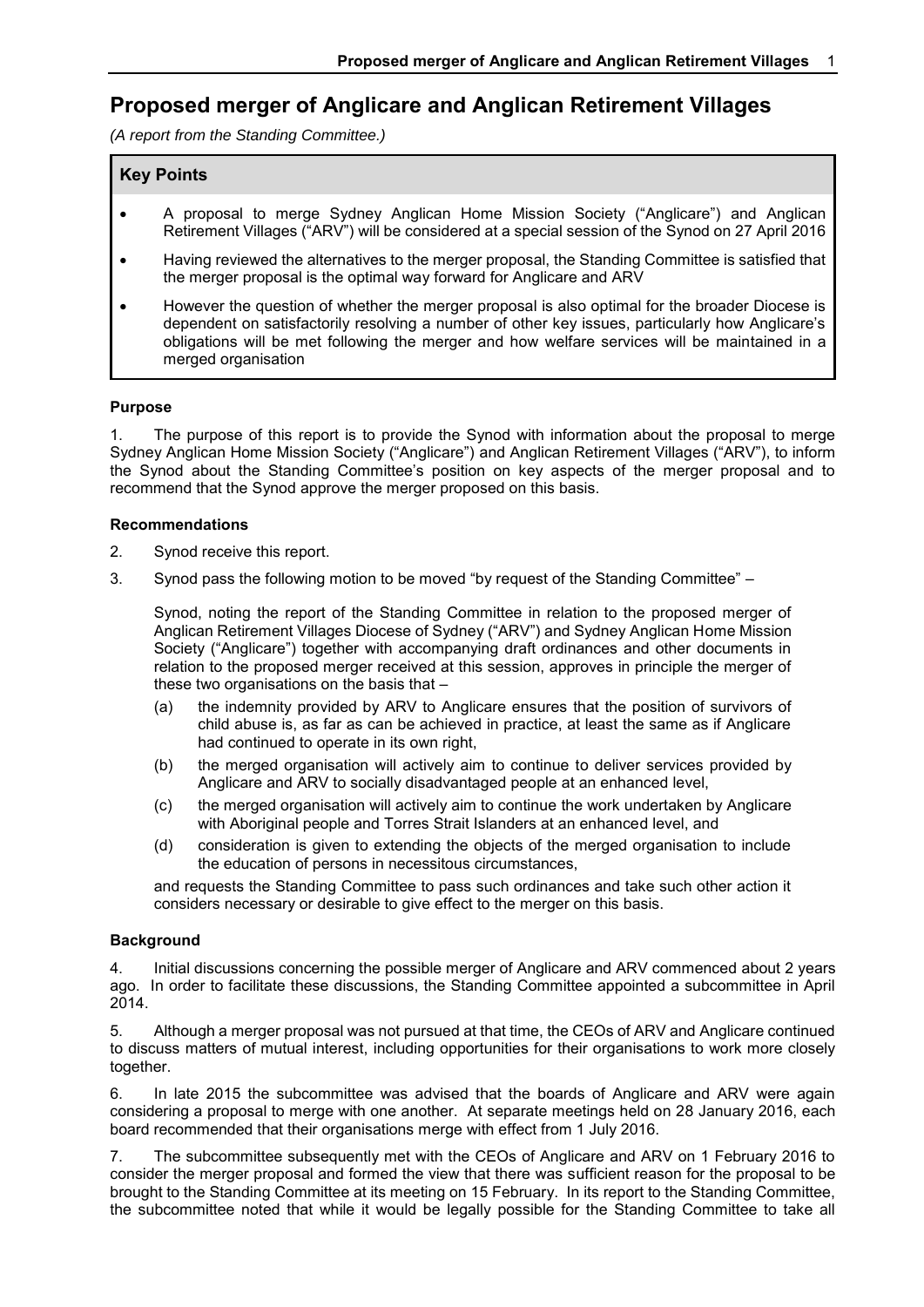necessary steps to implement the proposed merger, it considered the significance of the matter warranted Synod approval before such steps were taken by the Standing Committee.

8. At its meeting on 15 February 2016, the Standing Committee received the report of the subcommittee and –

- (a) supported the Archbishop convening both a special session of the Synod on 31 March 2016 to consider, and if thought fit, approve the proposed merger of ARV and Anglicare and a subsequent special meeting of the Standing Committee to pass relevant ordinances and take other action to give legal effect to the merger, and
- (b) appointed a special ordinance review panel, chaired by Mr Michael Meek SC, to review and provide comment on the bills for ordinances and associated documentation being drafted by ARV's and Anglicare's legal advisors to give effect to the merger, and
- (c) received a paper about the proposed merger jointly prepared by the CEOs of Anglicare and ARV and approved of a suitably revised form of the paper (as agreed by the Archbishop) being provided to members of the Synod, and
- (d) reconstituted the subcommittee with a membership comprising Mr Doug Marr (subsequently appointed chair), Mr James Flavin, Dr Karin Sowada, Dr Robert Tong AM, Bishop Peter Hayward, Canon Phillip Colgan and the Rev Gavin Poole, and requested that the subcommittee continue to meet and report to the Standing Committee concerning the proposed merger, including arguments for and against the merger.

9. The subcommittee subsequently met on multiple occasions, including meetings with the CEOs, the Chair and Deputy Chair of ARV and Anglicare respectively and their advisors and meetings jointly with members of the special ordinance review panel. The special ordinance review panel has itself met on multiple occasions.

10. During this period, the subcommittee formed the view that the special session initially scheduled for 31 March 2016 should be postponed to a later date. This was partly to give the subcommittee and the Standing Committee sufficient time to form a view on key aspects of the merger proposal. It was also felt that Synod members would benefit from further time to consider the material concerning the merger proposal.

11. On 11 March 2016, the Archbishop agreed to postpone the special session until 27 April 2016. This was communicated by the Archbishop to Synod members in an emailed letter of 11 March 2016.

12. On 21 March and 4 April 2016, the Standing Committee considered a number of key issues in relation to the merger proposal. The key issues were identified by the subcommittee in the course of reviewing the merger proposal. The subcommittee was greatly helped in this process by the responsiveness and availability of ARV and Anglicare, particularly in view of the constrained timeframes in which the subcommittee had to complete its work.

13. The key issues which emerged from this process are –

- Is merger the best way forward?
- How will Anglicare's obligations be met following the merger?
- How will welfare services be maintained in a merged organisation?
- How will a merged organisation continue Anglicare's work with Aboriginal people and Torres Strait Islanders?
- Should a merged organisation include as one of its objects the education of persons in necessitous circumstances?
- What is an appropriate composition of the board for a merged organisation?
- What steps need to be taken to recruit and appoint the CEO of a merged organisation?
- How will a merged organisation maintain and promote a Christian culture?
- What are appropriate legal and trading names for a merged organisation?

14. These issues have, to varying degrees, been addressed in initial information provided to Synod members about the merger on 23 March. This initial information comprised a paper prepared jointly by the CEOs of Anglicare and ARV (the "joint CEOs' report") and a report from the Archbishop and the Chairdesignate of the merged organisation, Mr Greg Hammond OAM, about board membership and recruitment of a CEO.

15. Pre-Synod briefings about the merger were conducted on 29, 30 and 31 March 2016 at Parramatta, Wollongong and the Chapter House respectively. The briefings were attended by 172 members and gave an opportunity to ask the CEOs of Anglicare and ARV questions about the merger.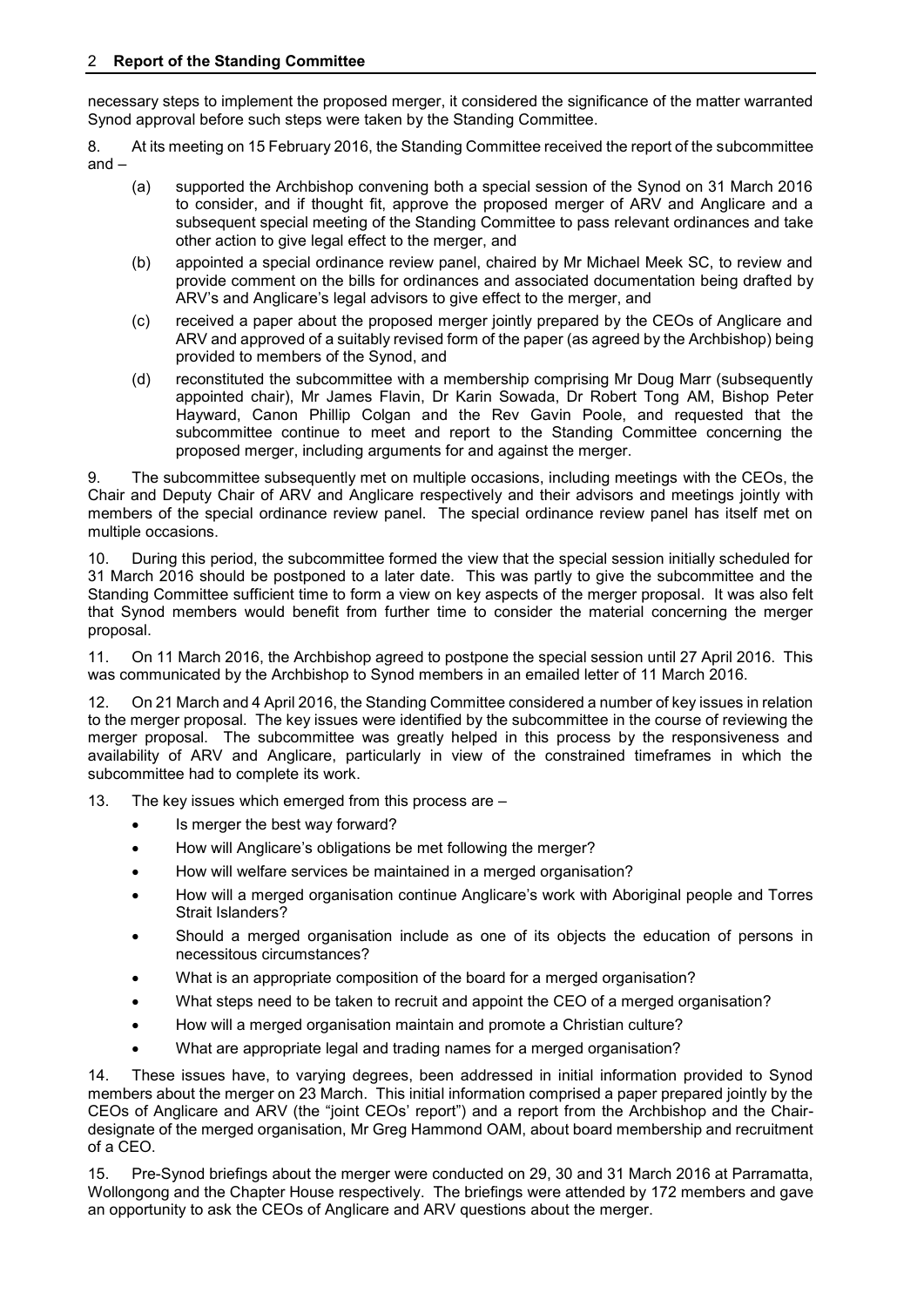16. This report sets out –

- (a) the Standing Committee's views of each of the key issues referred to above,
- (b) supplementary information from Anglicare and ARV about specific aspects of the merger proposal in the form of questions and answers (Attachment 1),
- (c) summaries of the questions asked and the answers given at each pre-Synod briefing (Attachment 2), and
- (d) the latest drafts of ordinances proposed to be passed by the Standing Committee to give legal effect to the merger (Attachment 3).

17. In most cases, the Standing Committee's position on each of the key issues is essentially the same as the position taken by Anglicare and ARV. However there are some differences which are highlighted in the discussion.

18. In this report, the terms "welfare work" and "welfare services" are used interchangeably to describe services provided to socially disadvantaged people.

#### **Is merger the best way forward?**

19. A significant concern of the Standing Committee was to ensure that sufficient information was presented to the Synod to give assurance that alternatives to the merger proposal had been properly considered by ARV and Anglicare and had been shown to be less desirable than the merger proposal.

20. During the course of its work, the subcommittee identified and explored with ARV and Anglicare a range of alternatives to the merger proposal. These included the possibility of pursuing an enhanced shared services arrangement between ARV and Anglicare without the need for a full merger.

21. After receiving an initial response from ARV and Anglicare on these alternatives, the subcommittee sought more detailed information concerning the following two alternatives –

- Sell Anglicare's aged care assets to ARV (or a third party) and use the sale proceeds to fund the welfare work of a continuing Anglicare
- Do not proceed with any merger or sale (and demonstrate why this is unsustainable for Anglicare)

22. The Standing Committee accepts that the second of these alternatives, namely "doing nothing", is not a real option. However the Standing Committee nonetheless considered it important to present financial and other relevant information to Synod to clearly demonstrate this.

23. Although some information about these alternatives has been included in the joint CEOs' report (see pages 18 to 20), the Standing Committee felt that supplementary information concerning these alternatives, including appropriate financial analysis, should be provided to the Synod. For example, the Standing Committee considered it necessary to confirm that the net cash value of \$35 million given in a 2014 Deloitte valuation of Anglicare's aged care assets has not increased to a point that selling those assets and using the sale proceeds to fund the welfare work of a continuing Anglicare becomes a sustainable option.

24. Supplementary information from the CEOs of Anglicare and ARV about whether the merger is the best way forward is set out in the form of questions and answers in Attachment 1.

25. Having regard to this information, the Standing Committee is satisfied that the merger proposal is the optimal way forward for the two organisations. However it considered that the question of whether the merger proposal is also optimal for the broader Diocesan network would be dependent on satisfactory resolution of the other previously mentioned key issues, particularly how Anglicare's obligations will be met following the merger and how welfare services will be maintained in a merged organisation.

#### **How will Anglicare's obligations be met following the merger?**

26. The Standing Committee spent considerable time considering how the actual and contingent liabilities of Anglicare following the merger (including for child abuse claims) should be met.

27. In considering this matter the Standing Committee noted with appreciation Anglicare's commitment to its pastoral care and assistance for former residents of Children's Homes run by Anglicare in the past, or run by other organisations for which Anglicare has since taken responsibility. It also noted that, to date, Anglicare has been able to fund claims out of its own resources without detriment to other activities.

28. The position proposed by ARV and Anglicare which has been accepted by the Standing Committee is that, following the merger, ARV will meet all actual and contingent liabilities of the continuing Anglicare body corporate, including claims made under the pastoral care and assistance scheme operated by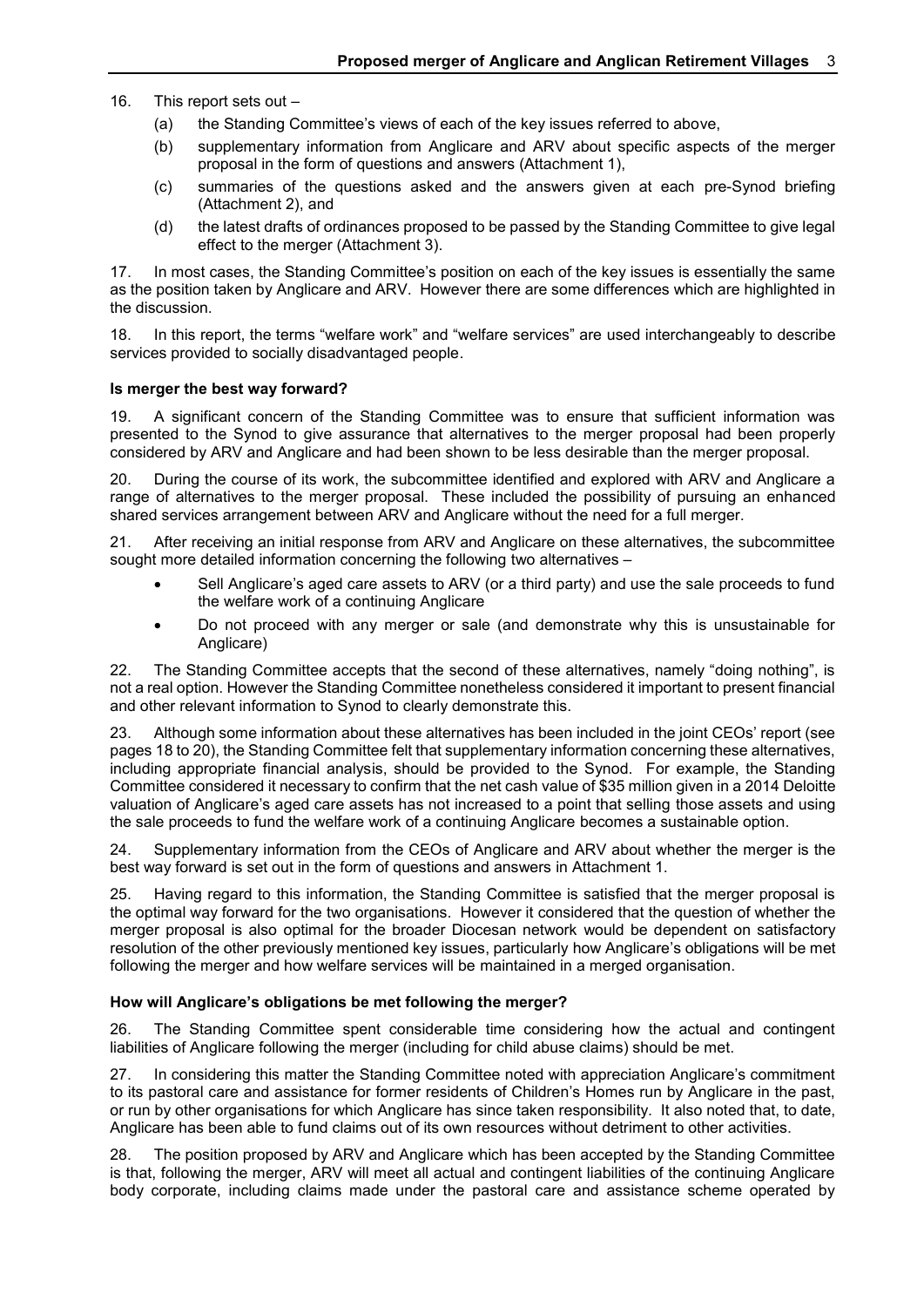Anglicare, up to an amount calculated by reference to the enterprise value of Anglicare as at the date of merger (with increases by an appropriate indexation factor).

- 29. The Standing Committee considers it is appropriate that this arrangement extends to meeting
	- (a) the liabilities of the continuing Church of England Homes and Anglican Counselling Centre bodies corporate (being diocesan bodies which were merged with Anglicare in 1984 and 2000 respectively), and
	- (b) any legitimate obligations arising from claims associated with the welfare of children in homes or organisations which have ceased to operate and where the residual net assets of such homes or organisations were vested in the Anglicare, Church of England Homes or Anglican Counselling Centre bodies corporate.

30. The key outcome sought in this approach is to ensure that the position of survivors of child abuse is, as far as can be achieved in practice, at least the same as if Anglicare had continued to operate in its own right. This is reflected in the form of motion to be moved at the Synod by request of the Standing Committee.

31. As indicated in the joint CEOs' paper (page 27), there are reasonable grounds for believing that the available amount under this arrangement to meet future child abuse claims will be a significant multiple of the amount actually needed to meet those claims. Beyond the commitment provided by ARV, the Standing Committee's position is that the structures of the Diocese and diocesan organisations should not be an impediment to meeting legitimate obligations associated with the continuing Anglicare body corporate, particularly those arising from historic child abuse claims.

32. It is proposed that the Standing Committee receive annual reports on a confidential basis on the payments made by ARV to, or on behalf of, Anglicare under this arrangement and payments made by, or on behalf of, Anglicare for pastoral care and assistance and similar items.

#### **How will welfare services be maintained in a merged organisation?**

33. A further significant key issue is how an appropriate level of assurance can be provided to the Synod that the merged organisation will continue to support the delivery of welfare services into the longer term. The particular concern was that, despite best intentions, the dominant position of aged care services under the merged organisation would, over time, cause the provision of welfare services to "wither on the vine".

34. In response to Standing Committee's concern, Anglicare and ARV have agreed that special provision should be made in the constituting ordinance of the merged organisation to require annual reporting to Synod against each object of the merged organisation, including its welfare object, and that the Standing Committee should be consulted at least annually about the business plan of the merged organisation in delivering its welfare services. The CEOs of Anglicare and ARV have also provided further information about how welfare services will be maintained in the merged organisation. This is included in the form of questions and answers in Attachment 1.

35. Additionally, the form of motion to be moved at Synod by request of the Standing Committee specifically addresses this issue.

36. The Standing Committee is satisfied that these arrangements give adequate synodical expression to and oversight of the on-going delivery of welfare services under a merged organisation and is therefore able to recommend the merger to Synod on this basis.

#### **How will a merged organisation continue Anglicare's work with Aboriginal people and Torres Strait Islanders?**

#### **Should a merged organisation include as one of its objects the education of persons in necessitous circumstances?**

37. The Standing Committee considers it important to ensure that the work currently undertaken by Anglicare with Aboriginal people and Torres Strait Islanders is continued and even enhanced under the merged organisation. The Standing Committee also believes that engagement of the merged organisation with *Mission 2020* would be enhanced by ensuring that its benevolent work includes educating persons in necessitous circumstances. The form of the motion to be moved at Synod by request of the Standing Committee specifically addresses these issues.

#### **What is an appropriate composition of the board for a merged organisation?**

#### *Initial composition*

38. It is proposed that under transitional provisions for the merger, the following persons suggested by the Archbishop be named as the initial board of the merged organisation –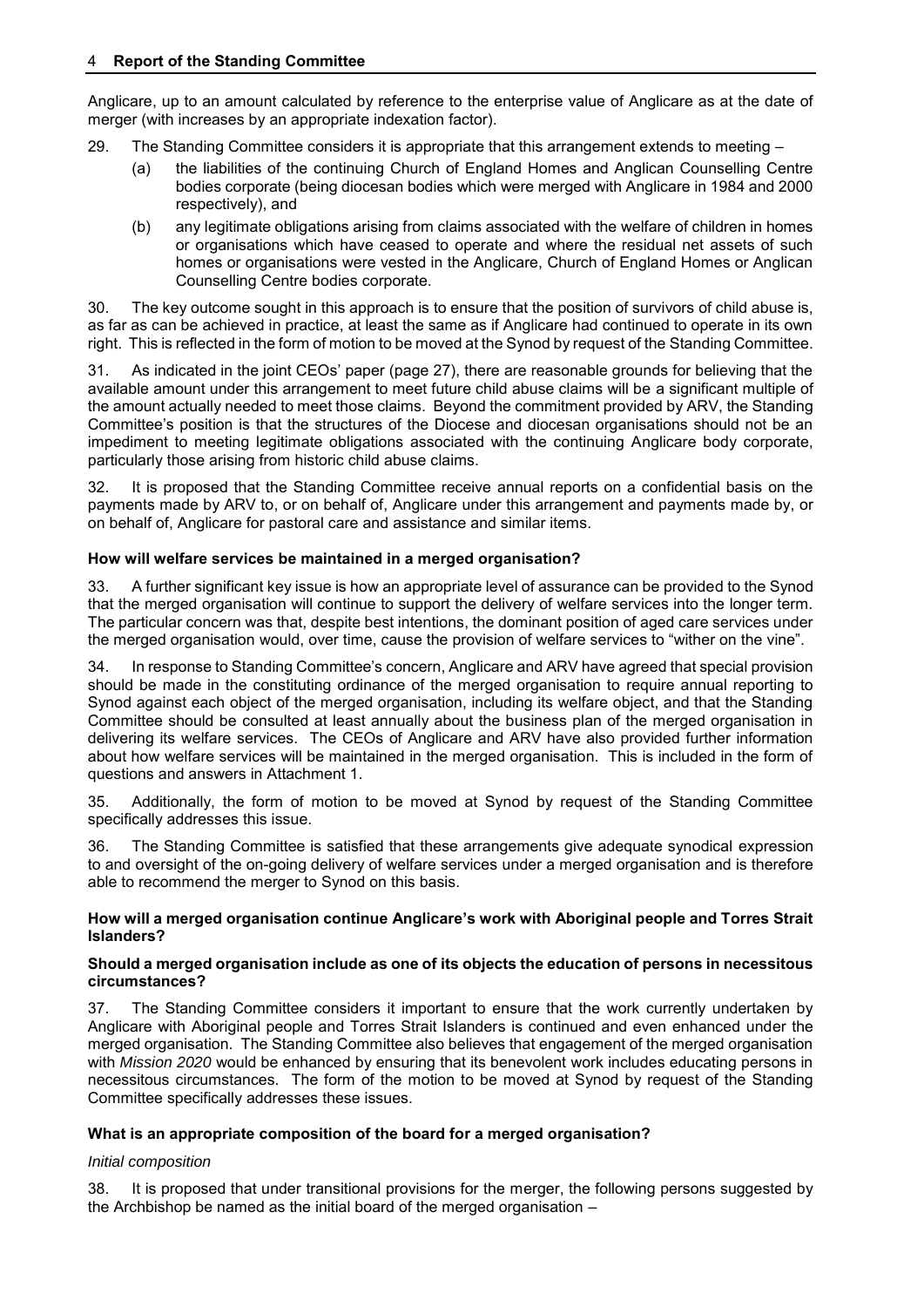- 3 "Synod elected" members from existing members of the ARV Board elected by the Synod or appointed by the Archbishop (Bishop Chris Edwards, Mrs Laura Elder, Mr Ian Steward)
- 3 "Synod elected" members from existing members of the Anglicare Council elected by the Synod or appointed by the Archbishop (Mr Michael Clancy, Mr Martyn Mitchell, the Rev Dr Margaret Powell)
- 3 persons nominated by the Archbishop (Mr Greg Hammond OAM (proposed Chair), Mr Peter Hicks, Dr Linda Kurti).

39. The willingness of each of these persons to serve in this way is subject to the final form of the merger, assuming a merger is approved by the Synod.

40. To this group could be added up to 2 persons appointed by the board itself.

41. The Archbishop is proposed to be the non-member President of the merged organisation (as is currently his role in ARV) in accordance with the Synod's Governance Policy.

42. The Standing Committee considers that the names and initial terms of office for these persons (other than board appointed members) should be specified in transitional provisions for the relevant merger ordinance to give certainty on membership ahead of the merger taking effect. This has relevance, for example, in taking early action in recruiting a new CEO for the merged organisation (see below).

43. It is also proposed that transitional provisions for the merger should provide that 2 "Synod elected" members and one member appointed by the Archbishop be the first retirements for the new board occurring in October 2017.

#### *On-going membership on the board*

44. From October 2017, it is proposed that the board of the merged organisation comprise 3 clergy elected by the Synod (with at least one being a rector), 3 lay persons elected by the Synod, up to 3 members appointed by the Archbishop and up to 2 members appointed by the board. This comprises a total membership of up to 11.

45. The Standing Committee considers that the on-going board membership should include at least 3 clergy. This would be consistent with the Synod's Governance Policy which provides that boards of such organisations should include "at least 2 clergy or other members with formal theological training". The Standing Committee considers that this organisation, perhaps more than many other diocesan organisations, needs theological leadership.

46. The Standing Committee noted that, although the proposed names of the initial board include two clergy, there was no rector. The Standing Committee considers that the merged organisation needs to engage well with parishes and therefore from October 2017 there should be a requirement that at least one of the clergy elected by the Synod be a rector.

#### **What steps need to be taken to recruit and appoint the CEO of a merged organisation?**

The Standing Committee notes that preliminary steps are already being taken to identify and recruit a new CEO for the merged organisation. The Standing Committee considers that any such steps should not undermine the need for the appointment of a CEO for the merged organisation to be a genuine board appointment.

48. The Standing Committee notes in a paper prepared by the Archbishop and the proposed chairman of the new board, Mr Greg Hammond OAM, that assuming the Synod approves the merger, the proposed members of the new board intend meeting together informally to have input into the recruitment process.

49. The Standing Committee believes these arrangements are satisfactory. However it understands that the actual appointment of the new CEO will only be made after the members of the new board formally take office. Accordingly, the ordinance for the merged organisation will provide for the appointment of the new CEO by the board (as is currently the case under the ARV Constituting Ordinance).

#### **How will a merged organisation maintain and promote a Christian culture?**

50. The Standing Committee notes that the boards and CEOs of Anglicare and ARV are both committed to establishing and maintaining a Christian culture in their respective organisations, and expects this commitment will continue with the board and CEO of the merged organisation. Despite the considerable challenges, the Standing Committee considers that ensuring a Christian culture permeates throughout the whole organisation will be essential for the merged organisation to genuinely contribute to the mission of the Diocese, currently expressed in *Mission 2020*.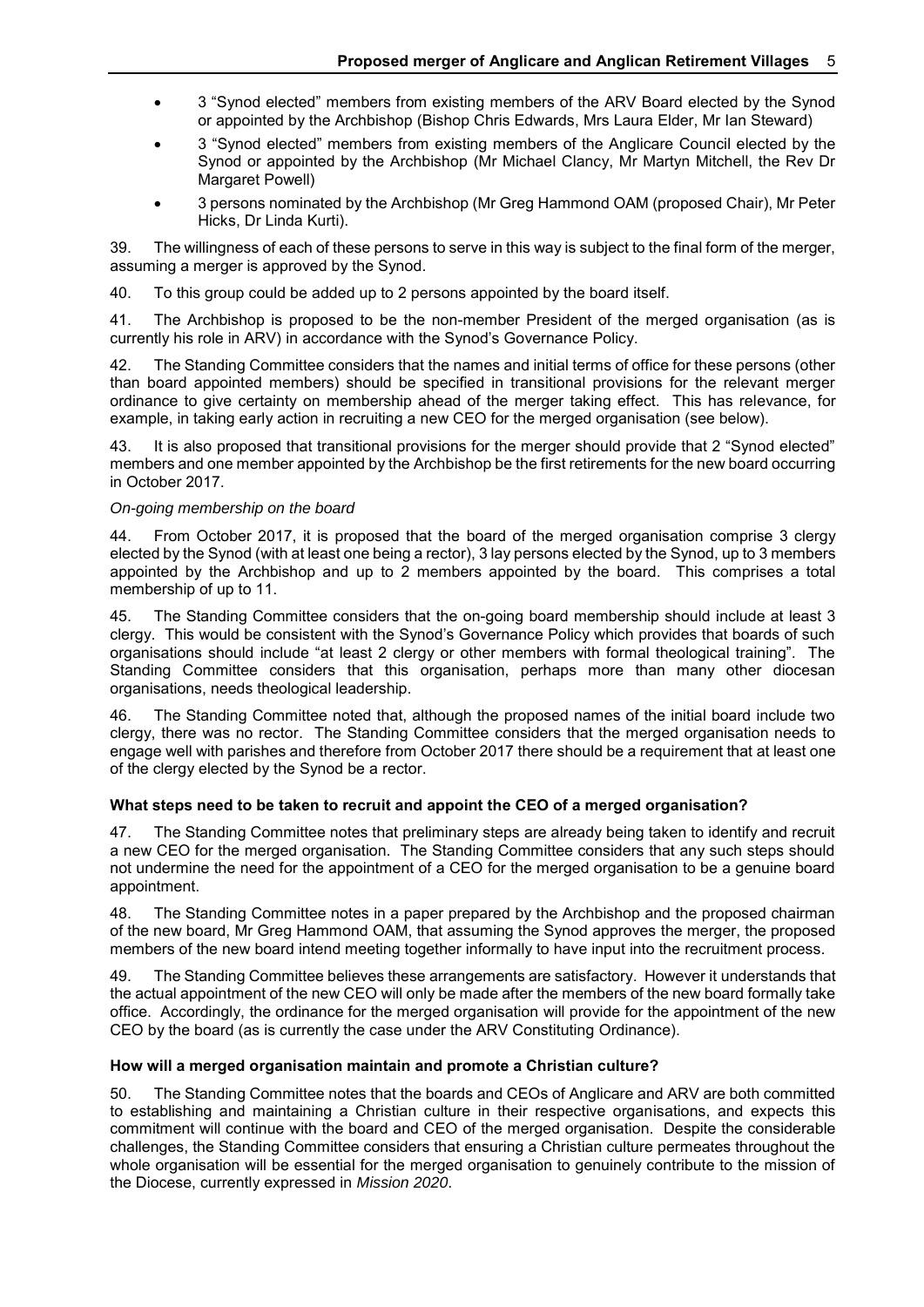#### **What are appropriate legal and trading names for a merged organisation?**

51. The Standing Committee acknowledges that a decision as to the trading name of the merged organisation is essentially a matter for the board.

52. However the Standing Committee considers there are strong reasons for maintaining the "Anglicare" brand. Further, it is not convinced that the position taken by other parts of the Anglicare network on issues of current controversy (e.g., same-sex marriage) is sufficient reason to rule out the use of the "Anglicare" brand for the merged organisation. Neither was the Standing Committee convinced that the concept of "care" was inappropriate despite the views of some that the concept of "care" was increasingly seen as patronising.

53. The Standing Committee felt that until a decision has been made on the branding of the merged organisation, it would be premature to discontinue the use of the name "Anglicare". Accordingly the Standing Committee considered it would be appropriate to amend the legal name of the merged organisation under the relevant ordinance, perhaps just for interim purposes, to "Anglicare Community and Aged Care Services Diocese of Sydney". This is also a way of addressing perceptions that ongoing welfare services (not associated with aged care) may diminish over time.

#### **Membership of continuing Anglicare body corporate**

54. There is a need to make provision for the membership of the continuing Anglicare body corporate (and therefore also of the Church of England Homes and Anglican Counselling Centre bodies corporate). Unless specific provision is made, the existing members of the Anglicare Council will continue to hold office.

55. The Standing Committee recognises the technical/legal argument that, in terms of managing the indemnity given by the merged organisation to Anglicare to cover its ongoing and historic liabilities, there could be a conflict of interest if the members of the ongoing Anglicare body corporate were the same as the members of the merged organisation. However the Standing Committee considers there would be a real difficulty in identifying persons who were willing to serve as members of the on-going Anglicare body corporate on a stand-alone basis.

56. Despite the technical argument, the Standing Committee considers that the most practical solution to dealing with this issue is that the membership of the continuing Anglicare body corporate should be the same as the membership of the merged organisation from time to time. This approach in establishing "mirror" board membership has been adopted for previous mergers and currently applies without apparent great difficulty to a number of diocesan boards, including Anglicare.

#### **Ordinances to give effect to the merger**

57. The latest drafts of ordinances proposed to give effect to the merger are set out in Attachment 3. It is proposed that the Standing Committee pass a suitable form of such ordinances at a meeting following the special session.

For and on behalf of the Standing Committee.

ROBERT WICKS *Diocesan Secretary* 

7 April 2016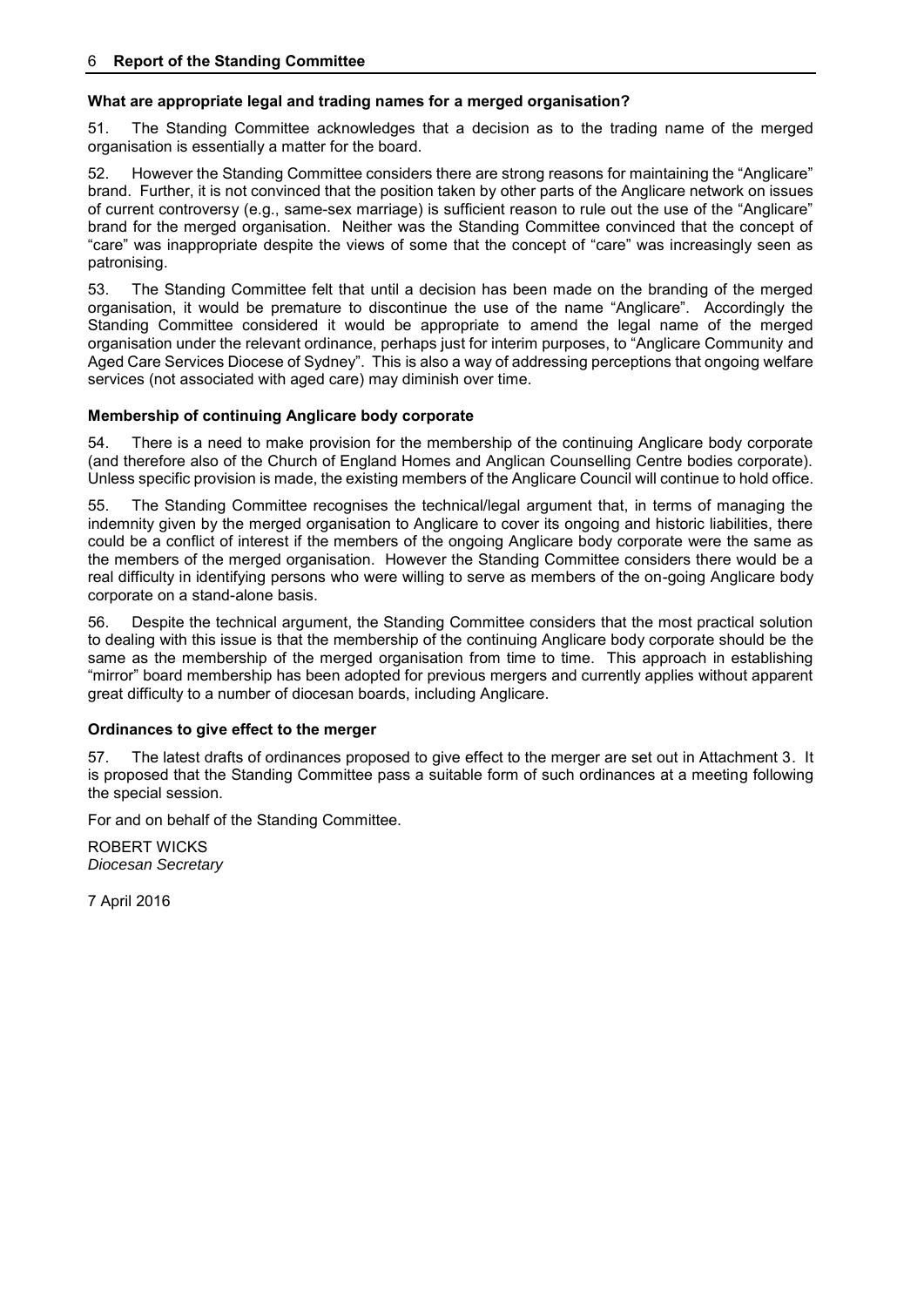**Attachment 1** 

## **Supplementary information from ARV and Anglicare concerning merger proposal**

|    | Question                                                                                                                                                                                                                                                                                                                         | <b>Answer</b>                                                                                                                                                                                                                                                                                                                                                                                                                                                                          |
|----|----------------------------------------------------------------------------------------------------------------------------------------------------------------------------------------------------------------------------------------------------------------------------------------------------------------------------------|----------------------------------------------------------------------------------------------------------------------------------------------------------------------------------------------------------------------------------------------------------------------------------------------------------------------------------------------------------------------------------------------------------------------------------------------------------------------------------------|
|    | <b>Structure/sale issues</b>                                                                                                                                                                                                                                                                                                     |                                                                                                                                                                                                                                                                                                                                                                                                                                                                                        |
| 1. | Where will the cost savings and revenue growth<br>come from with the merger? Which of these savings<br>fails to eventuate if only the Anglicare aged care<br>assets are sold to ARV?                                                                                                                                             | Information regarding cost savings from the merger are detailed on pages 13 and 14 of the<br>Merger Considerations document. The most significant saving will result from the merged<br>organisation requiring about 50 fewer positions in support functions, although many of<br>these will occur as a result of natural attrition over the course of the 18 month merger<br>integration phase (p.13).                                                                                |
|    |                                                                                                                                                                                                                                                                                                                                  | Forecast growth in EBITDA in the first four years post-merger, detailed on pages 24 and<br>25, results from continuing current programs at ARV and Anglicare and synergies available<br>from the merger. Not only would most of these savings and increases in revenue not occur<br>at the same rate if Anglicare just sold its aged care assets to ARV, but the net impact of<br>such a sale would put Anglicare into a sustained loss making situation in future years<br>$(p.20)$ . |
| 2. | May we have a breakdown on the types of facilities<br>within Anglicare's aged care portfolio, based on:                                                                                                                                                                                                                          | See Appendix 1.                                                                                                                                                                                                                                                                                                                                                                                                                                                                        |
|    | Shared room vs private room?<br>(a)                                                                                                                                                                                                                                                                                              |                                                                                                                                                                                                                                                                                                                                                                                                                                                                                        |
|    | Ensuite vs shared bathroom?<br>(b)                                                                                                                                                                                                                                                                                               |                                                                                                                                                                                                                                                                                                                                                                                                                                                                                        |
|    | Age of each facility and time since last<br>(c)<br>refurbishment?                                                                                                                                                                                                                                                                |                                                                                                                                                                                                                                                                                                                                                                                                                                                                                        |
| 3. | In the last three years has Anglicare been approached<br>by external parties interested in securing its aged<br>care assets?                                                                                                                                                                                                     | No.                                                                                                                                                                                                                                                                                                                                                                                                                                                                                    |
| 4. | Is it likely that the value of Anglicare's aged care<br>assets has increased since the 2014 Deloitte's<br>valuation of \$35M (page 20 of the joint CEOs'<br>report)? If so, how can we be sure that the sale of<br>such assets now and the use of sale proceeds to fund<br>a continuing Anglicare is not preferable to a merger? | The value of Anglicare's aged care assets are unlikely to have increased to a level that<br>makes this option any more viable in 2016 (p.20).                                                                                                                                                                                                                                                                                                                                          |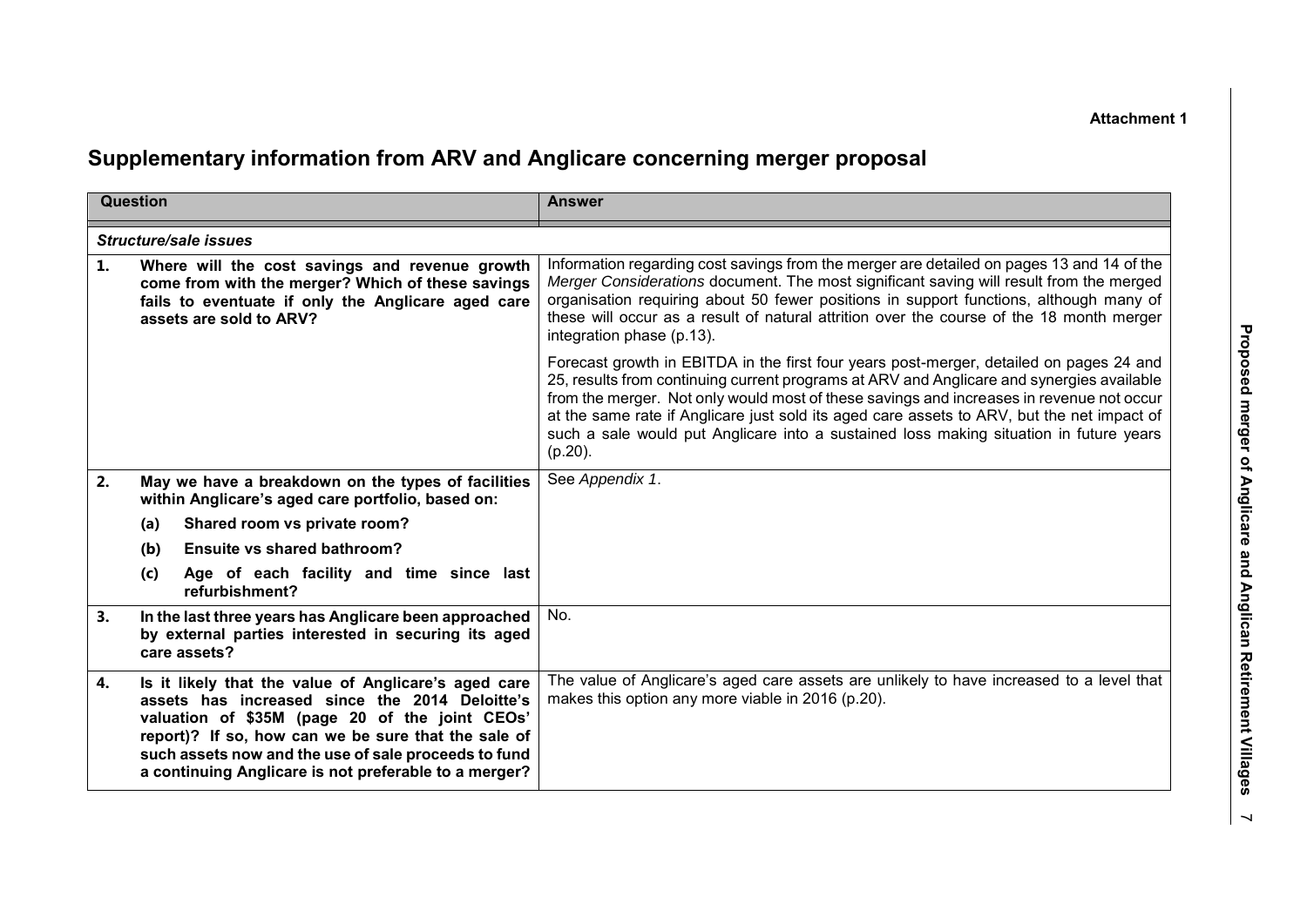| <b>Question</b> |                                                                                                                                                                                                                                             | <b>Answer</b>                                                                                                                                                                                                                                                                                                                                                                                                                                                                                                   |
|-----------------|---------------------------------------------------------------------------------------------------------------------------------------------------------------------------------------------------------------------------------------------|-----------------------------------------------------------------------------------------------------------------------------------------------------------------------------------------------------------------------------------------------------------------------------------------------------------------------------------------------------------------------------------------------------------------------------------------------------------------------------------------------------------------|
| 5.              | In the consolidated statements on page 32 of the joint<br>CEOs' report can we get a breakdown of income and<br>expenditure divided between aged care services and<br>welfare services (for each of the areas covered by the<br>statements)? | This question is addressed in the material provided in Appendix 2 - Options other than a<br>merger, which splits out welfare from aged care in a scenario in which Anglicare sells its<br>aged care assets to ARV and no merger takes place.                                                                                                                                                                                                                                                                    |
| 6.              | What does ARV believe is its optimal size for<br>residential aged care operations? How does this<br>compare to the industry's view (see page 12 of the<br>joint CEOs' report)?                                                              | In residential care scale contributes to achieving efficiency and enables the pursuit of<br>quality and innovation. However ARV has not identified an "optimal size" for its residential<br>aged care operations as it does not consider the notion of an "optimal size" to be<br>necessarily helpful. It is more so the quality of ARV's service offering and the organisation's<br>ability to adapt to meet changing conditions - both externally and from within - that tends<br>to drive its effectiveness. |
|                 |                                                                                                                                                                                                                                             | ARV regards residential aged care as an important element in the suite of services it<br>provides to ensure older people have the full range of care and service they may need<br>throughout their life. Although for the purposes of financial management residential care is<br>segregated as a distinct business unit, it is better viewed as an element of the services<br>offered in this integrated continuum of care                                                                                     |
|                 |                                                                                                                                                                                                                                             | As the ARV village network expands, ideally each retirement living village would have<br>residential care co-located within it. Anglicare currently has a number of stand-alone<br>residential care homes and a merged organisation would seek to ensure these homes are<br>integrated into the wider network of services provided in an effective manner.                                                                                                                                                      |
|                 |                                                                                                                                                                                                                                             | Page 12 of Merger Considerations details the benefits of scale. The merged organisation<br>will have sufficient scale to realise these benefits and has strong prospects of thriving in<br>the increasingly competitive environment.                                                                                                                                                                                                                                                                            |
| 7.              | Have shared services arrangements<br>between<br>Anglicare and ARV as an alternative to merger been<br>explored? If so, what are the reasons why this is not<br>considered a better alternative to merger?                                   | Yes. Shared services alone would not achieve the same benefits of mission, scale and<br>streamlining costs as a merger would achieve.                                                                                                                                                                                                                                                                                                                                                                           |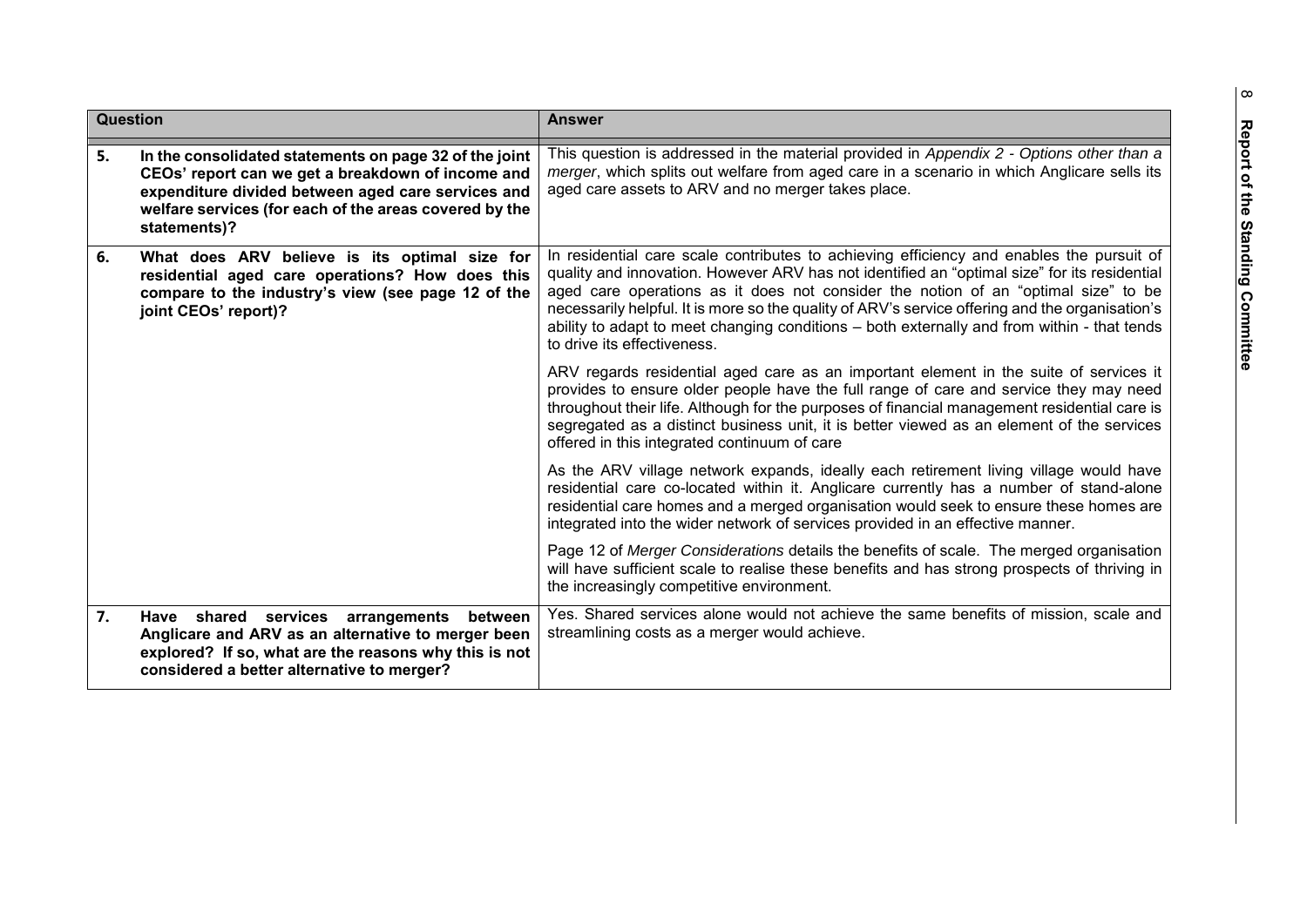| Question |                                                                                                                                                                                                                                            | <b>Answer</b>                                                                                                                                                                                                                                                                                                                                                                                                                                                                                                                                                                              |  |  |  |
|----------|--------------------------------------------------------------------------------------------------------------------------------------------------------------------------------------------------------------------------------------------|--------------------------------------------------------------------------------------------------------------------------------------------------------------------------------------------------------------------------------------------------------------------------------------------------------------------------------------------------------------------------------------------------------------------------------------------------------------------------------------------------------------------------------------------------------------------------------------------|--|--|--|
|          | <b>Welfare Services</b>                                                                                                                                                                                                                    |                                                                                                                                                                                                                                                                                                                                                                                                                                                                                                                                                                                            |  |  |  |
| 8.       | How will the Anglicare welfare services be maintained<br>and strengthened in the new organisation?                                                                                                                                         | A key feature of the merged organisation will be its ability to carry forward the legacy of<br>over a century of aged care and non-aged care community service delivery in a way that<br>addresses the specific challenges and needs of Greater Sydney in the coming decades.<br>The current scope of community services will continue although it should be recognised<br>that Anglicare periodically conducts strategic assessments of each of its service lines<br>based on parameters of capability, community need and ministry effectiveness.                                        |  |  |  |
|          |                                                                                                                                                                                                                                            | This process is envisaged to be a necessary attribute to conducting services that are<br>tailored to meet needs, achieve transformational outcomes and be affordable to deliver.<br>However, a merged organisation with a more streamlined support structure will provide a<br>competitive edge for community services, particularly in the area of competitive tendering<br>for government contracts (p.21).                                                                                                                                                                              |  |  |  |
|          |                                                                                                                                                                                                                                            | In addition, the future income streams for self-funded programs will enable the merged<br>organisation to address emerging needs among the vulnerable and the marginalised (see<br>answer to Question 12).                                                                                                                                                                                                                                                                                                                                                                                 |  |  |  |
| 9.       | In addition to fundraising, legacies and investment<br>income mentioned on p. 25 of the Merger document,<br>will additional financial support be provided by the<br>merged entity to supporting and growing welfare<br>services?           | Page 25 of Merger Considerations explains that with fund raising and legacies directed to<br>unfunded services and an income stream from investments set aside for unfunded services<br>there is significant scope to develop new programs and to address emerging needs among<br>the vulnerable and marginalised.                                                                                                                                                                                                                                                                         |  |  |  |
| 10.      | What are the 'financial forecasts' mentioned on p. 25<br>of the Merger document that show that there is scope<br>to develop new programs? What kind of new<br>programs are envisaged?                                                      | The 'financial forecasts' mentioned on page 25 include the Pro-forma Financials 2017-<br>2020 at page 31 of the Merger Considerations paper. The sorts of new programs envisaged<br>include accommodation and service for vulnerable people, at risk of homelessness crisis<br>accommodation, day and overnight centres (p.24).                                                                                                                                                                                                                                                            |  |  |  |
| 11.      | Apart from lowering the back-office cost base and<br>reducing duplication of resources, how will the<br>merged organisation benefit from 'scale' in welfare<br>service delivery? Is there an optimal size the new<br>entity is aiming for? | Increased scale means that there is a much better prospect of thriving in the increasingly<br>competitive environment.<br>$\bullet$<br>Scale means greater capability at board and executive levels<br>Scale increases capability to invest in systems needed to compete effectively<br>$\bullet$<br>Scale means more opportunities to be innovative in service delivery<br>$\bullet$<br>Scale means higher capability in support functions such as quality, learning and<br>$\bullet$<br>development and recruitment<br>Scale increases the capital base for growth and renewal<br>(p.12) |  |  |  |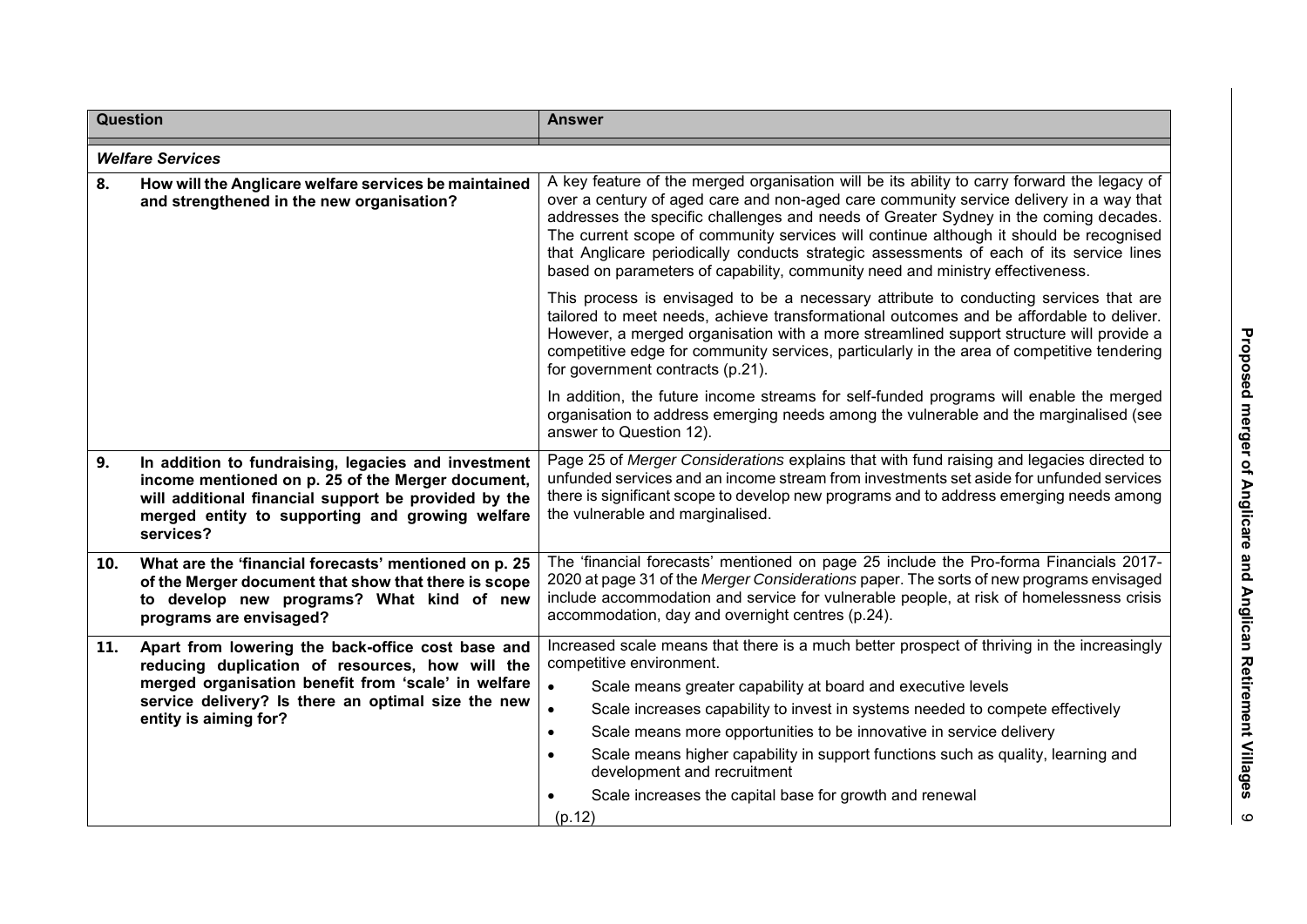| <b>Question</b> |                                                                                                                                                                                                                                                                                                                                                                | <b>Answer</b>                                                                                                                                                                                                                                                                                                                                                                                                                                                                                                                                                                                                                                            |  |  |  |
|-----------------|----------------------------------------------------------------------------------------------------------------------------------------------------------------------------------------------------------------------------------------------------------------------------------------------------------------------------------------------------------------|----------------------------------------------------------------------------------------------------------------------------------------------------------------------------------------------------------------------------------------------------------------------------------------------------------------------------------------------------------------------------------------------------------------------------------------------------------------------------------------------------------------------------------------------------------------------------------------------------------------------------------------------------------|--|--|--|
| 12.             | Will the new entity seek to deliver more community<br>services through government contracts or do less in<br>that area by focusing on unfunded services? What<br>are the welfare practice area(s) outside chaplaincy,<br>emergency support, disaster relief, research/<br>advocacy that the new entity will seek to grow, e.g.,<br>refugees, foster care etc.? | A merged organisation with a more streamlined support structure will provide a competitive<br>edge for community services, particularly in the area of competitive tendering for<br>government contracts (p.21). This will mean that the merged organisation should be more<br>successful in securing the tenders it applies for, and is able to apply for more government<br>contracts than Anglicare alone has been able to do.<br>The sorts of new programs the merged organisation would seek to grow include<br>accommodation and service for vulnerable people, at risk of homelessness crisis<br>accommodation, day and overnight centres (p.24). |  |  |  |
| 13.             | Will there be a dedicated Anglicare/community<br>services executive leader in senior management as a<br>direct report to the new CEO?                                                                                                                                                                                                                          | Yes.                                                                                                                                                                                                                                                                                                                                                                                                                                                                                                                                                                                                                                                     |  |  |  |
| 14.             | Will Anglicare's current chaplaincy services be<br>merged with ARV chaplaincy? Will it result in fewer<br>Anglicare chaplains servicing hospitals and prisons?                                                                                                                                                                                                 | Yes, Anglicare's current chaplaincy services will be merged with ARV chaplaincy. No, it will<br>not it result in fewer Anglicare chaplains servicing hospitals and prisons.                                                                                                                                                                                                                                                                                                                                                                                                                                                                              |  |  |  |
|                 | <b>Miscellaneous</b>                                                                                                                                                                                                                                                                                                                                           |                                                                                                                                                                                                                                                                                                                                                                                                                                                                                                                                                                                                                                                          |  |  |  |
| 15.             | Noting comments made at pp10-11 of the joint CEOs'<br>report, why does merger mean we are better placed<br>to partner with parishes? The individual units of<br>Anglicare/ARV are still the same and the parishes are<br>still the same. There is no change in resources                                                                                       | As outlined on pages 10 and 11 of Merger Considerations:<br>$\bullet$<br>The breadth of service offer means a significant presence for the merged<br>organisation in local communities so that it will be better resourced to work<br>alongside churches as we respond to the changing face of society in Sydney and<br>the Illawarra;                                                                                                                                                                                                                                                                                                                   |  |  |  |
|                 | available to parishes in terms of outreach centres.                                                                                                                                                                                                                                                                                                            | The geographical spread of operations means that many partnerships with<br>$\bullet$<br>parishes can be developed and implemented for new and innovative ways to reach<br>into the community – right across the Diocese; and                                                                                                                                                                                                                                                                                                                                                                                                                             |  |  |  |
|                 |                                                                                                                                                                                                                                                                                                                                                                | The strong financial base of the merged organisation underwrites ministry<br>$\bullet$<br>capability and services, giving confidence that chaplaincy and pastoral care<br>remains an essential service and not constrained financially.                                                                                                                                                                                                                                                                                                                                                                                                                  |  |  |  |
|                 |                                                                                                                                                                                                                                                                                                                                                                | Ultimately, parish partnerships will involve the experience and capability of the merged<br>organisation working to equip and enable parishes to better identify need in their<br>communities (material, relational and spiritual) and then prayerfully and practically reach<br>out to meet those needs.                                                                                                                                                                                                                                                                                                                                                |  |  |  |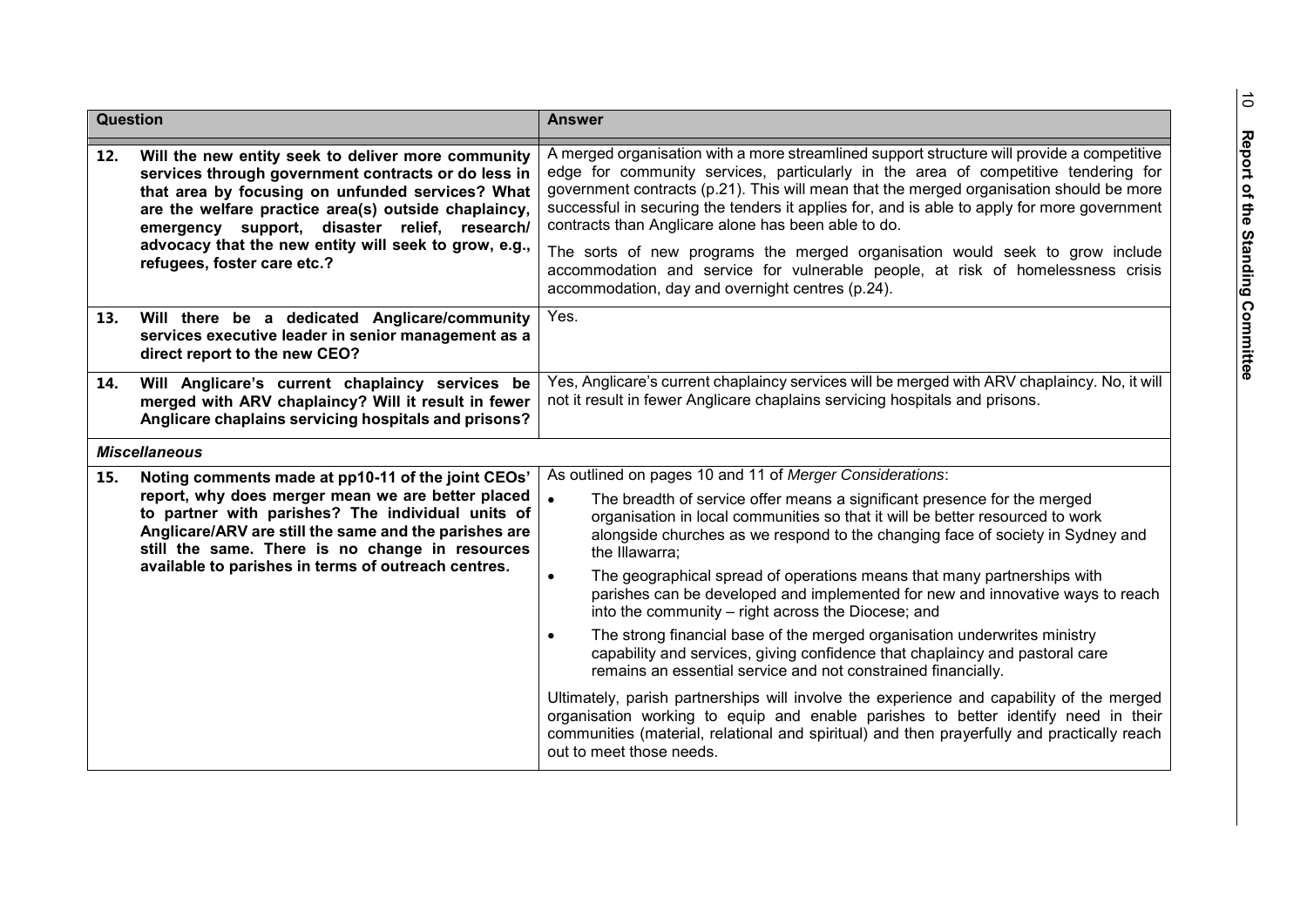| <b>Question</b> |                                                                                                                                                                                                                   | <b>Answer</b>                                                                                                                                                                                                                                                                                                                                                                                                                                                                                                                                                                                                                                                                                                                                                                                                                                                                                                                                                                                                                                                                                                                                                                                                                                                                                                                               |
|-----------------|-------------------------------------------------------------------------------------------------------------------------------------------------------------------------------------------------------------------|---------------------------------------------------------------------------------------------------------------------------------------------------------------------------------------------------------------------------------------------------------------------------------------------------------------------------------------------------------------------------------------------------------------------------------------------------------------------------------------------------------------------------------------------------------------------------------------------------------------------------------------------------------------------------------------------------------------------------------------------------------------------------------------------------------------------------------------------------------------------------------------------------------------------------------------------------------------------------------------------------------------------------------------------------------------------------------------------------------------------------------------------------------------------------------------------------------------------------------------------------------------------------------------------------------------------------------------------|
| 16.             | Why not transfer ARV operations and assets to the<br>Anglicare entity, which avoids having to create the<br>somewhat complex indexed indemnity?                                                                   | All potential options were considered very closely and with the necessary legal advice:<br>ARV into Anglicare; Anglicare into ARV; or the creation of a new organisation altogether.<br>The proposed method (Anglicare into ARV) was primarily chosen due to the much lower<br>number of land holdings that would need to be conveyed under a merger of Anglicare into<br>ARV than would have been the case in the reverse direction or if a third legal entity was<br>formed. It was also considered at the time that the notification requirements for ARV's<br>many residents who have licences and leases would be more complex than for the<br>loan/licence arrangement utilised by Anglicare in its only retirement village, which was<br>considered to be a simpler arrangement to transfer under a merger. The indemnity<br>approach is designed to ensure that the position of victims of abuse is, as far as can be<br>achieved in practice, the same as if Anglicare had continued to operate in its own right. The<br>alternative approach of merging ARV into Anglicare, or the creation of a new organisation,<br>has some related difficulties of not prejudicing the legitimate rights of ARV residents as<br>creditors and was considered too complex to implement in structuring some preferred<br>creditor arrangements. |
| 17.             | What consideration has been given to bringing<br>together the distinctive cultures of ARV and<br>Anglicare? What steps have been taken to mitigate<br>against the risk that the cultures will be<br>incompatible? | A merger risk register and assessment has been prepared that identifies the issue of<br>cultural integration. Controls for risk mitigation have been identified as follows:<br>$\bullet$<br>Board oversight of the merger integration program<br>Establishment of a Merger Program office<br>$\bullet$<br>Clarity at the time of merger on key areas such as branding, vision/mission/values<br>$\bullet$<br>and organisational structure<br>A comprehensive communications plan, including feedback loops with staff and<br>$\bullet$<br>stakeholders using consistent messaging<br>Training in change management and effective communications<br>$\bullet$<br>Disciplined timetables and outcome measures<br>(p.26)                                                                                                                                                                                                                                                                                                                                                                                                                                                                                                                                                                                                                       |
| 18.             | Will the Anglicare head office close and move to an<br>ARV site as part of cost-cutting?                                                                                                                          | Regardless of the merger, the Anglicare head office at Parramatta will need to be vacated<br>by the end of 2016. A project to identify a suitable, head office for the merged organisation<br>is currently underway.                                                                                                                                                                                                                                                                                                                                                                                                                                                                                                                                                                                                                                                                                                                                                                                                                                                                                                                                                                                                                                                                                                                        |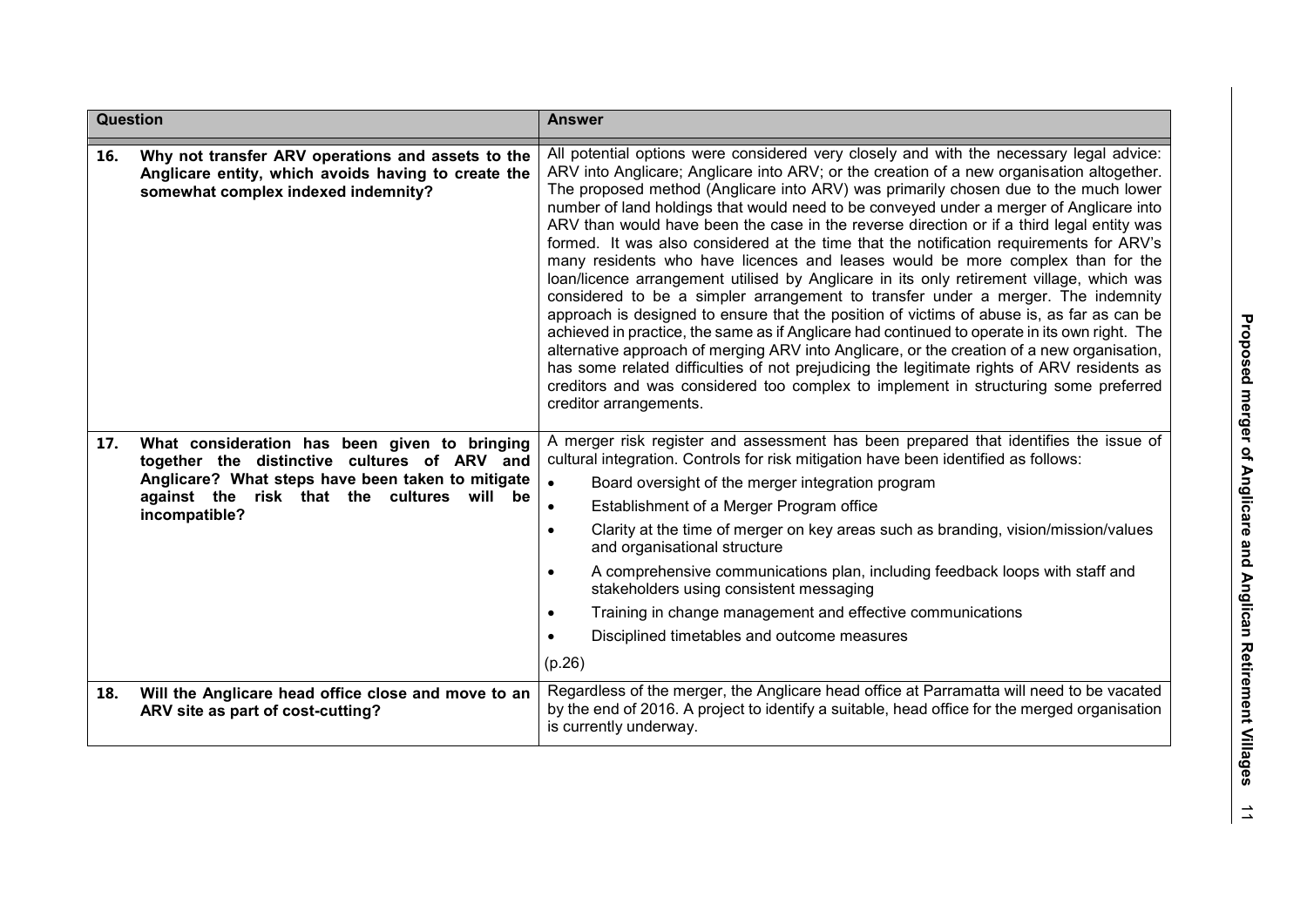| Question |                                                                                                                                                                                           | <b>Answer</b>                                                                                                                                                                                                                                                      |
|----------|-------------------------------------------------------------------------------------------------------------------------------------------------------------------------------------------|--------------------------------------------------------------------------------------------------------------------------------------------------------------------------------------------------------------------------------------------------------------------|
| 19.      | As part of the integration will ARV and Anglicare<br>parish relationships be merged?                                                                                                      | Yes.                                                                                                                                                                                                                                                               |
| 20.      | Are there any plans to fold in the parish-based<br>Anglican Aid Community Aid and Development<br>Program (CCDP) into the merged entity? If not why<br>not?                                | No. This is outside of the scope of the current, proposed merger.                                                                                                                                                                                                  |
| 21.      | How will the internal Christian culture of the merged<br>entity be maintained and strengthened? Apart from<br>the CEO, where will management responsibility lie for<br>oversight of this? | Both Anglicare and ARV preference the employment of Christians, especially in<br>management roles, and this practice will continue to be a fundamental aspect of<br>employment decisions (p.10).                                                                   |
|          |                                                                                                                                                                                           | Recent work on the proposed purpose of the merged organisation shows the extent to<br>which the activities that come together have a common foundation $-$ that all we do is<br>governed by our purpose to be compassionate and to share the love of Jesus (p.16). |
|          |                                                                                                                                                                                           | As with all diocesan organisations the internal Christian culture of the merged organisation<br>will be shaped and led by the board, the CEO and senior management.                                                                                                |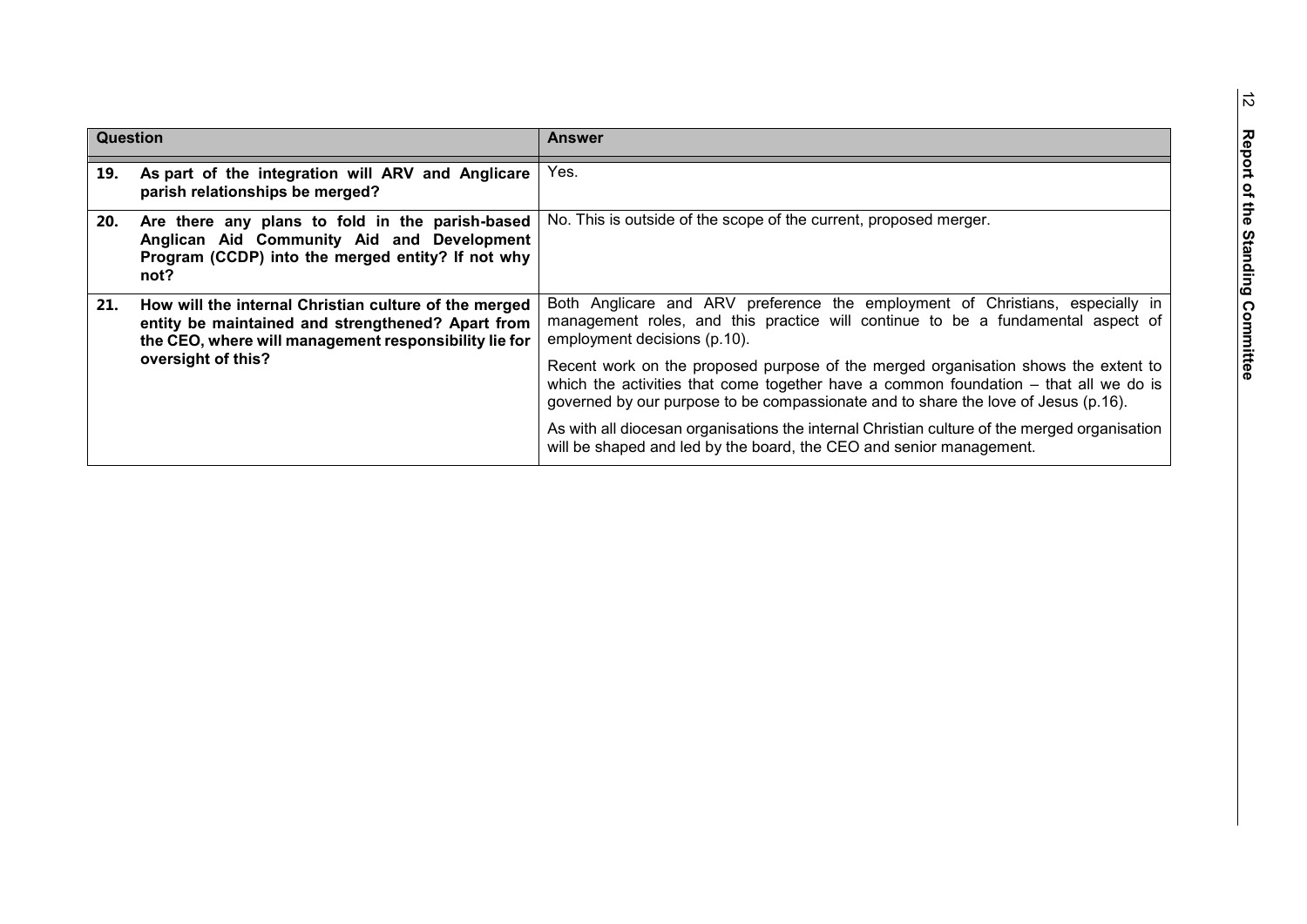## **Appendix 1 – Anglicare's Residential Aged Care Facilities**

- 2. May we have a breakdown on the types of facilities within Anglicare's aged care portfolio, based on:
	- (a) Shared room vs private room?
	- (b) Ensuite vs shared bathroom?
	- (c) Age of each facility and time since last refurbishment?

|                 |                                          |             | <b>Double</b>        | <b>Single</b>        |                            |                                 |                         |              |                              |
|-----------------|------------------------------------------|-------------|----------------------|----------------------|----------------------------|---------------------------------|-------------------------|--------------|------------------------------|
| <b>Facility</b> | <b>Floors</b>                            | <b>Beds</b> | (shared<br>Bathroom) | (shared<br>bathroom) | <b>SINGLE</b><br>(Ensuite) | <b>Extra</b><br><b>Services</b> | <b>Dementia</b><br>unit | <b>Built</b> | Last<br><b>Refurbishment</b> |
| Nowra           |                                          | 64          | 32                   | 20                   | 0                          | 0                               | 12                      | 2002         | 2015*                        |
| Woonona         |                                          | 60          | 24                   | 26                   | 0                          | 0                               | 10                      | 1999         | 2015*                        |
| <b>Beecroft</b> |                                          | 77          | 52                   | 25                   | υ                          | 0                               | 0                       | 1958         | 2008, 2015*                  |
| Jannali         | 4                                        | 127         | 14                   |                      | 68                         | 30                              | 15                      | 2009         | 2015*                        |
| Richmond        |                                          | 60          | 38                   | 12                   | 0                          | 0                               | 10                      | 2001         | 2015*                        |
| Malabar         |                                          | 62          | 26                   | 4                    | 0                          | 32                              | 0                       | 2011         | 2015*                        |
|                 | * Installation of fire sprinkler systems |             |                      |                      |                            |                                 |                         |              |                              |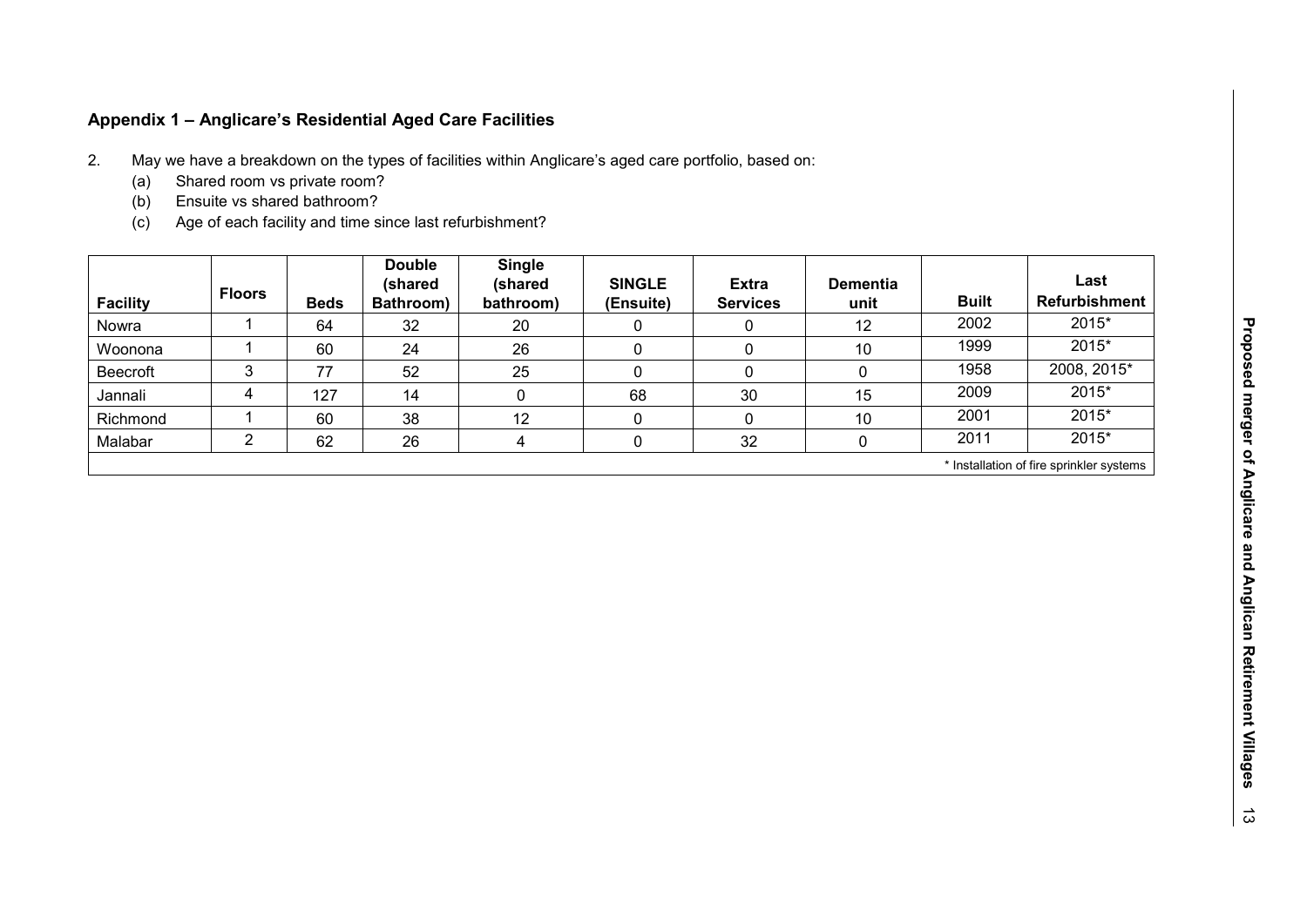#### **Appendix 2 – Options other than a merger**

|                                                   |             | Pro Forma         |             |
|---------------------------------------------------|-------------|-------------------|-------------|
| <b>Financial year</b>                             | <b>FY16</b> | <b>Status Quo</b> | <b>Sale</b> |
| <b>Financial units</b>                            | \$m\$       | \$m               | \$m         |
|                                                   |             |                   |             |
| <b>Income Statement</b>                           |             |                   |             |
| <b>INCOME</b>                                     |             |                   |             |
| <b>Resident + Client Fees</b>                     | 19.1        | 22.8              | 9.1         |
| Accommodation                                     | 3.2         | 3.7               |             |
| <b>Subsidies</b>                                  | 79.2        | 65.8              | 32.7        |
| Lease DMF income                                  | 1.1         | 1.8               |             |
| Other                                             | 1.7         | 0.3               | 0.3         |
| <b>Total income</b>                               | 104.2       | 94.3              | 42.1        |
| <b>EXPENDITURE</b>                                |             |                   |             |
| Salaries & wages                                  | (70.0)      | (67.2)            | (33.0)      |
| Operations                                        | (36.1)      | (31.1)            | (18.4)      |
| Depreciation                                      | (6.1)       | (7.5)             | (2.8)       |
| <b>Total expenditure</b>                          | (112.2)     | (105.9)           | (54.2)      |
| <b>Gross Profit</b>                               | (8.0)       | (11.5)            | (12.1)      |
| <b>OTHER INCOME &amp; CHARGES</b>                 |             |                   |             |
| Legacies/Fundraising                              | 5.4         | 5.4               | 5.4         |
| Investment returns                                | 5.3         | 6.3               | 9.6         |
| Capital grants and gain on disposal of assets     |             |                   |             |
| Total other income & charges                      | 10.7        | 11.7              | 15.0        |
| <b>Operating surplus/deficit</b>                  | 2.7         | 0.2               | 2.9         |
| Less investment earnings reinvested for inflation | (1.6)       | (1.6)             | (4.9)       |
| <b>Net result</b>                                 | 1.1         | (1.4)             | (2.0)       |

This appendix addresses two alternatives for Anglicare rather than a merger with ARV;

- i. continuation of the existing operations (*Status Quo*); and
- ii. the sale of the aged care and retirement living assets with the investment of the proceeds to provide an income stream for community services (*Sale*).

Set out below are high level pro forma indicative forecasts for the *Status Quo* and *Sale* alternatives, based upon the Pro Forma FY16 results set out on page 32 of the Merger Considerations paper. These include overlays for known and expected changes in the operations, as well as the effects of the sale of the aged care and retirement living assets (in the *Sale* alternative).

It should be noted that these present the expected, underlying, long run financial performance and consequently remove expected one off or short term impacts. These forecasts are therefore not necessarily reflective of the operations in 2016/2017. It is not possible to regard these as forecasts of actual performance as the circumstances and assumptions on which they are based may be different.

In a stand-alone position, Anglicare would need to continue its present policy to ensure that some investment earnings are reinvested in order to provide for the impact of inflation. This has been included in the above table. This would not be an issue in the merged entity as the wider property portfolio would tend to increase in a manner broadly consistent with inflation.

The major matters reflected in the *Status Quo* and *Sale* alternatives are:

#### **Status Quo**

- 1. "Normalisation" of investment income to remove the impact of the market volatility in Pro Forma FY16 and reflect expected average long run rates of return on investments;
- 2. Completion (in 2020) of the next stages of the retirement living and aged care facility at Oran Park, increasing government and client & resident income, as well as operating expenses and depreciation;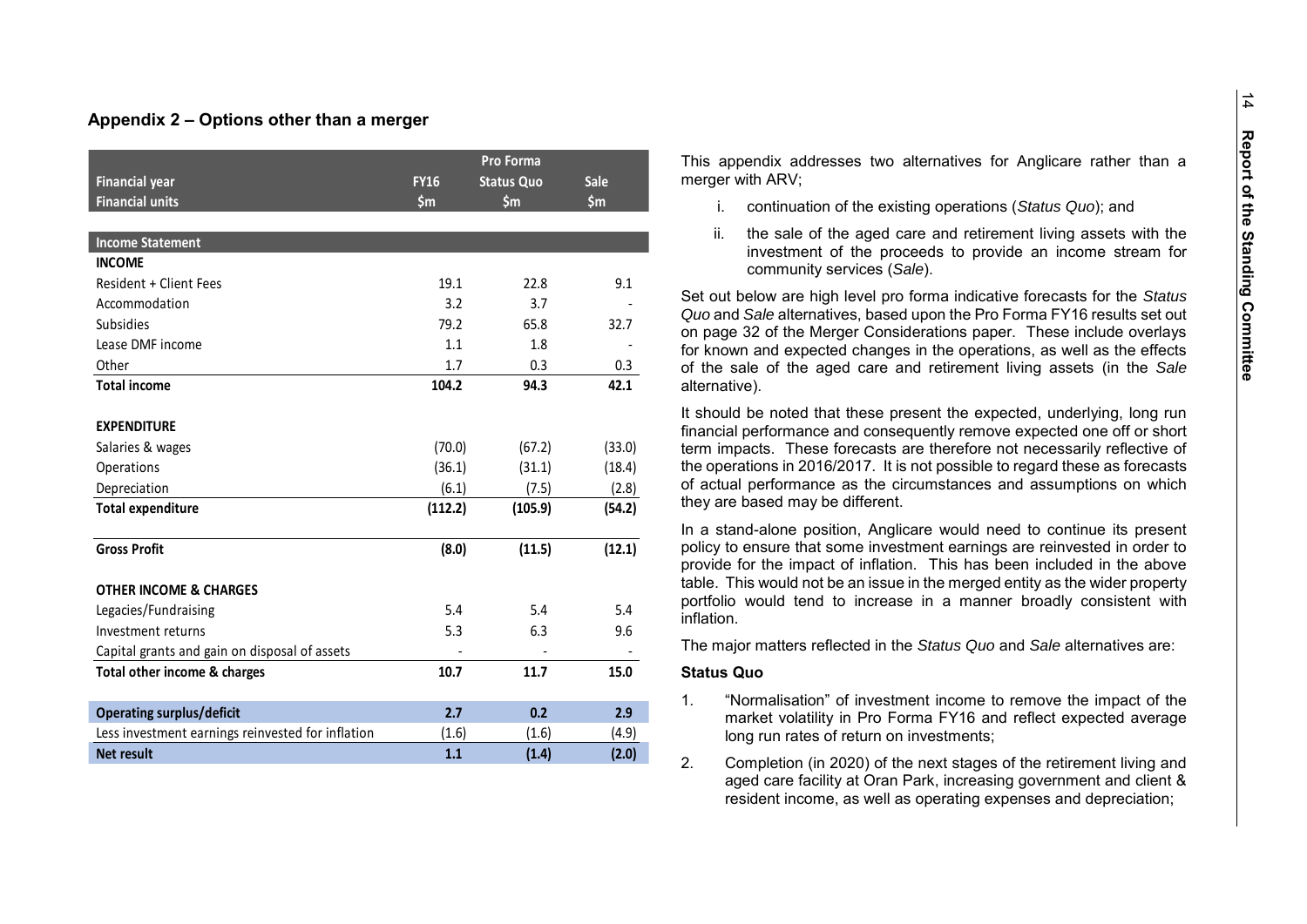- 3. Reduction in government income following the planned cessation of disability services as a consequence of the NDIS, as Anglicare seeks to concentrate on areas where it has greater capability;
- 4. Reduction in income and associated expenses from the operation of the HomeCare operations. With its high cost structure and lack of scale to invest in systems and technology, Anglicare will be unable to compete with others for the provision of these services once in a competitive marketplace in February 2017;
- 5. Expected reduction in the amount which Anglicare can charge government funded programs to cover overheads and support costs, in accordance with government statements.

#### **Sale**

In addition to the 5 matters above, the *Sale* alternative includes the assumption of the sale of the aged care and retirement living assets for \$35m (plus the resident liabilities which would be assumed by a purchaser), in accordance with an independent valuation of those assets in 2014.

The sale is assumed to result in the removal of government and client income from the operation of the aged care and retirement living, together with the associated expenses, with an increase in investment income. There is also a large reduction in central costs assumed, in order to reduce the back office capability to a level sufficient to support only the remaining operations.

In the *Sale* alternative, Anglicare would have much greater reliance on the (larger) investment portfolio rather than the aged care operations to generate funds. Accordingly, the amount necessarily reinvested from the investment returns would need to be higher in order that the delivery capability of Anglicare can be preserved for future generations.

#### **Conclusions**

The *Status Quo* and *Sale* alternatives would generate a deficit of funds of \$1.4m and \$2.0m per annum respectively after providing for the impact of inflation on the investments. In both alternatives there would not be sufficient funds available to undertake the continuing operations, as well as longer term capital expenditure requirements or investments in system improvements or increases in capacity. Anglicare would be more exposed to the volatility of legacies and bequests to fund operations, rather than

preserving these to fund sustainable ministries over time. In essence Anglicare would under either scenario be left as a shadow of its former self.

Meeting that shortfall in the *Sale* alternative would require a sale price for the aged care and retirement living assets of approximately twice the 2014 valuation. Recent indications from the independent valuer, based on their research conducted for Anglicare, indicates that market valuations in the same period may have increased by no more than 10% to 15%. Accordingly it is not considered possible that a sale of the assets would generate a sufficiently large increase in Anglicare's investment portfolio to sustainably fund the continuing operations.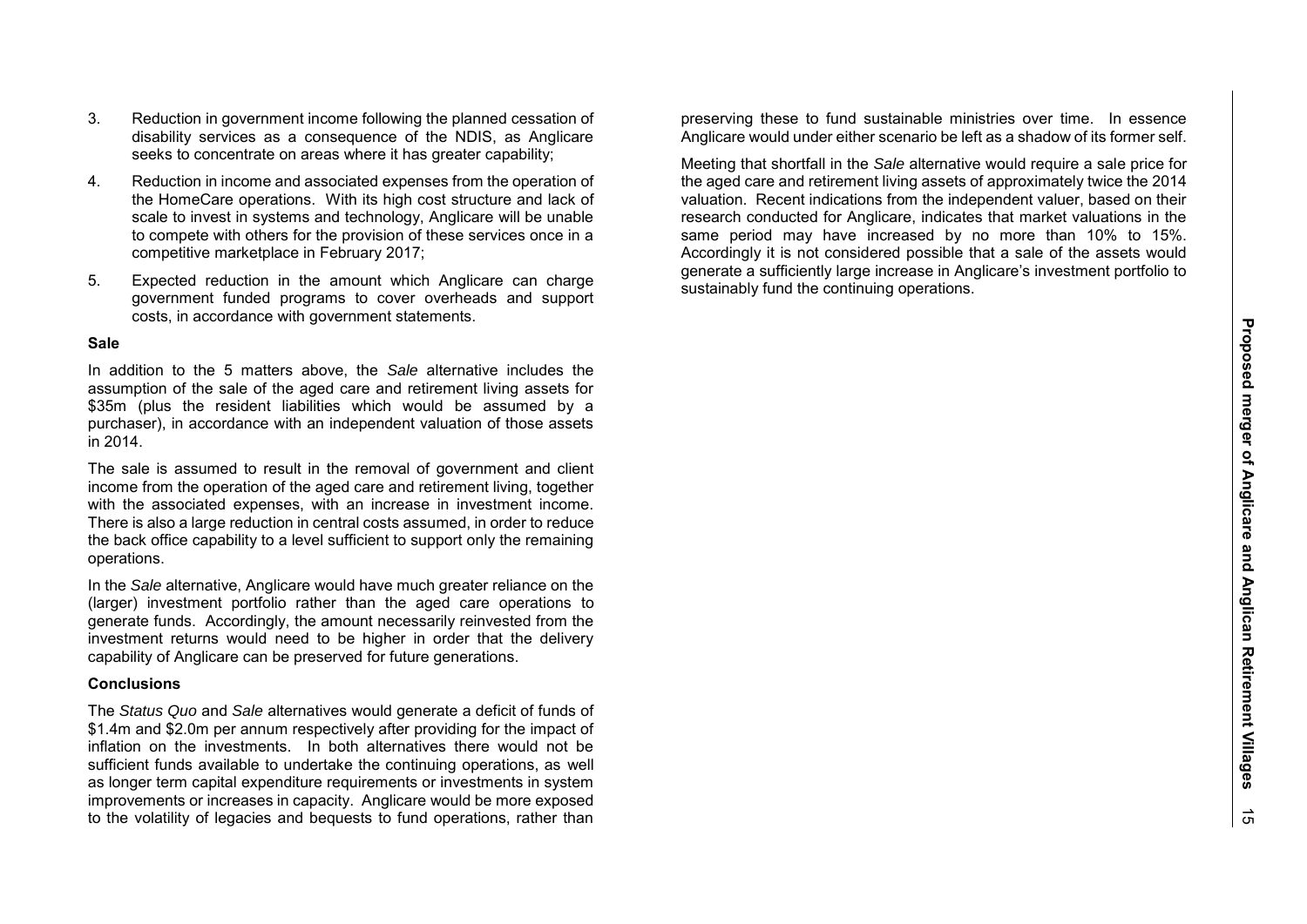## **Summaries of questions asked and answers give at pre-Synod briefings**

#### *Parramatta – Tuesday 29 March 2016*

#### **1. What will happen if Synod says "no"?**

There will need to be some structural changes anyway.

Standing Committee may be required to consider and address any specific points of concern as part of implementing and responding to those structural changes.

#### **2. What is the age (range, average and statistical spread) of Anglicare clients?**

Cradle to grave, eg., out-of-home care includes the very young. 60% of revenue is aged care related. Some services (eg., family assistance) require little infrastructure and provide infrequent contact, some require a lot of infrastructure and intensive contact (eg., nursing homes).

#### **3. Is it true that Anglicare is focussed on providing welfare/support services whereas ARV is more resource/asset based?**

That is true as a generalisation, but there is a great deal of underlying commonality.

**4. What proportion of Anglicare's revenue comes from the Government? How does that compare with ARV? Will Anglicare's (Government-dependent) revenue be affected by a merger?** 

72%, although that is in fact lower than other Anglicare organisations (compared with about 50% for ARV). Government revenue should not be impacted by merger.

#### **5. Do the Government funding changes point to a need for our organisations to specialise and/or change focus? Will the merger affect the range of services offered?**

Government pressure and competition will force efficiencies, but greater scale will deliver capacity, capability and flexibility to be more effective across the whole range of services.

#### **6. Given the Government funding pressures and the relative dominance of aged care, how will the merged organisation be able to maintain non-aged care welfare services?**

The merger will deliver efficiencies and that will create opportunities to grow and expand services consistent with the mission objectives of the organisation.

#### **7. Will the proposed changes (to the delivery and funding of welfare) in Australia be similar to those introduced in the UK?**

There are similarities (opening to competition drives efficiencies) and differences (Australia has a bigger and more responsive NFP sector).

#### **8. Why not just sell Anglicare's aged care business to ARV and use the proceeds to fund welfare?**

The value of that business is not enough to produce an income stream to fund the other operations.

#### **9. How strong and/or valuable is the relationship with Anglicare Australia? Will a merger put this at risk?**

There are tensions and points of difference (a bit like the Anglican Church) but the benefits of increased profile, presence and political access more than compensate for the cost of membership and in-kind contribution. A merged organisation would enhance our impact nationally.

#### **10. What will a merger mean for Anglicare's pastoral ministries (prison and hospital chaplaincies, ESL, etc)?**

The opportunities for all these ministries would be expanded.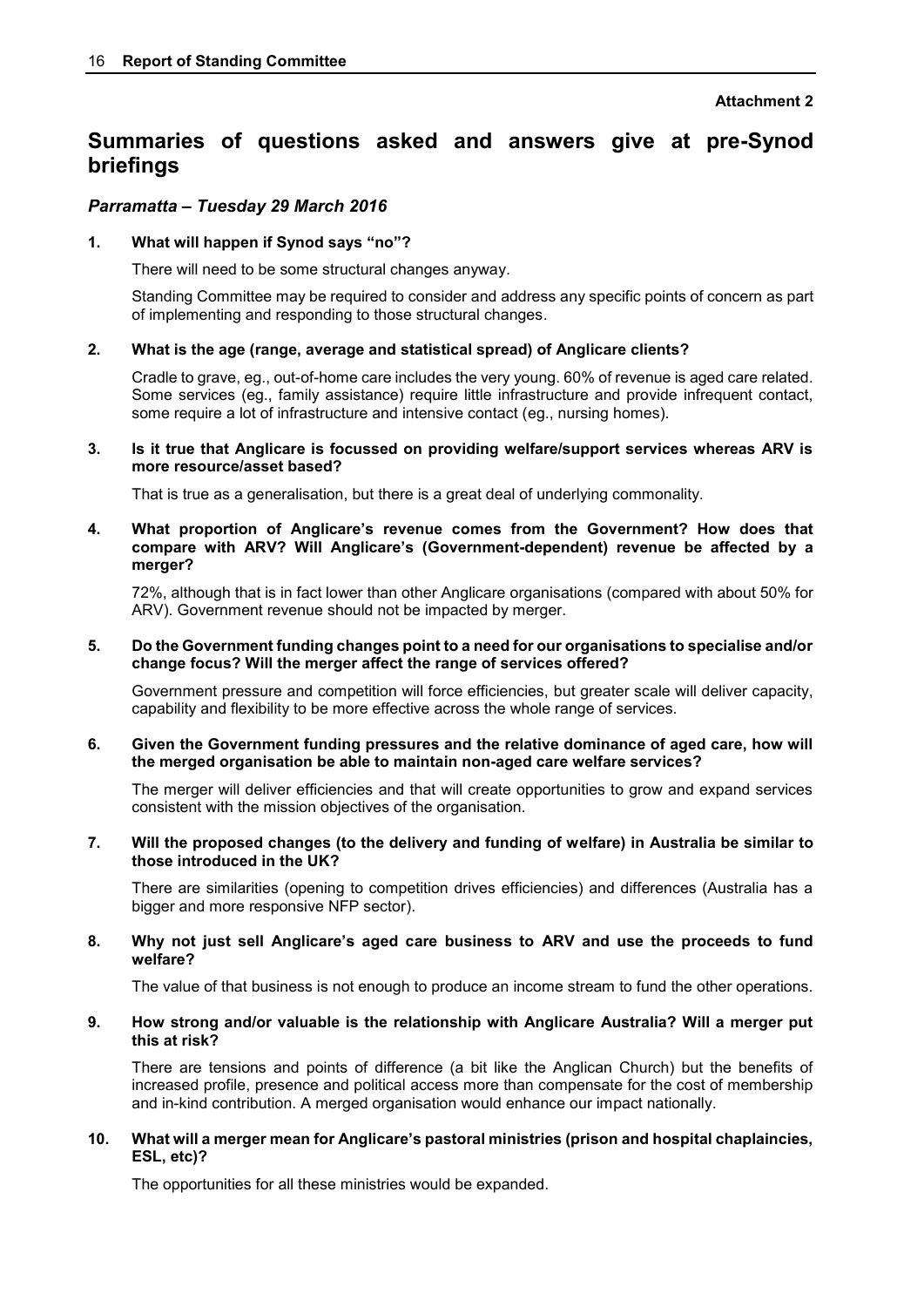#### **11. How will a merged organisation be able to maintain the level of targeted donations Anglicare has been receiving?**

Will require active engagement to explain continuing need, and build partnerships but really the merger is about good stewardship.

**12. What challenges would a merged organisation face and how will they be addressed (eg., donor drop-off, different cultures, distraction from front-line services)?** 

Will require clear purpose (constituting ordinance) and focus (Board to demonstrate direction and commitment).

**13. Are there limitations, internal red lights, or things a merged organisation would be prevented from doing?** 

There are challenges, but nothing insurmountable. Scale and presence will enhance performance.

**14. How will a merged organisation integrate back-office functions like HR and accounting systems?** 

There are some common systems, some different, some due for replacement.

#### **15. Will a merged organisation have the capacity to respond to more government reporting requirements?**

No one is yet making a profit under the NDIS, but the expected changes to home care and other services while competitive are not expected to be as restrictive and a merged organisation will have greater capacity to respond.

#### **16. With no additional funding, how will a merged organisation deliver enhanced parish partnership ministries?**

Realistically not all parishes will become involved and each that does will be different but the example of Rooty Hill shows what is possible (rather than just building aged care the infrastructure is expanded to give the parish new community contact (op shop, drop-in, emergency accommodation, family assistance, etc).

#### **17. Why is there a negative net cash flow in 2018 (p.24 of** *Merger Considerations***)?**

A timing issue given lumpy capital expenditure requirements.

#### **18. What consideration has been given to the negative impact of re-branding the merged organisation?**

There will be challenges but it need not be negative. Details will be up to the new Board but the merged organisation provides the platform for re-launch.

#### *Wollongong – Wednesday 30 March 2016*

**1. Anglicare has a significant relationship with indigenous people and has a reconciliation action plan. Does ARV have a similar ethos in terms of indigenous people, and in respect to ministry to and with them? If not, will that be part of the charter of the merged organisation?** 

Anglicare does have a Reconciliation Action Plan (RAP). It employs an Aboriginal advisory officer and is committed to reconciliation. Aboriginal people and Torres Strait Islanders represent 14% of the client base. Anglicare's RAP employment targets have been met. Anglicare supports the matter being raised at Synod.

ARV aspires to increase its services to Aboriginal people and Torres Strait Islanders. It can't be done quickly. Recent acquisitions in Rooty Hill and Minto are intended to assist ARV to reach out to these communities.

In a broader sense, ARV is seeking to be more relevant in multi-cultural communities. This is important because in the over 70s age bracket the broader CALD community is growing at 7% a year compared to 1% for the Anglo community.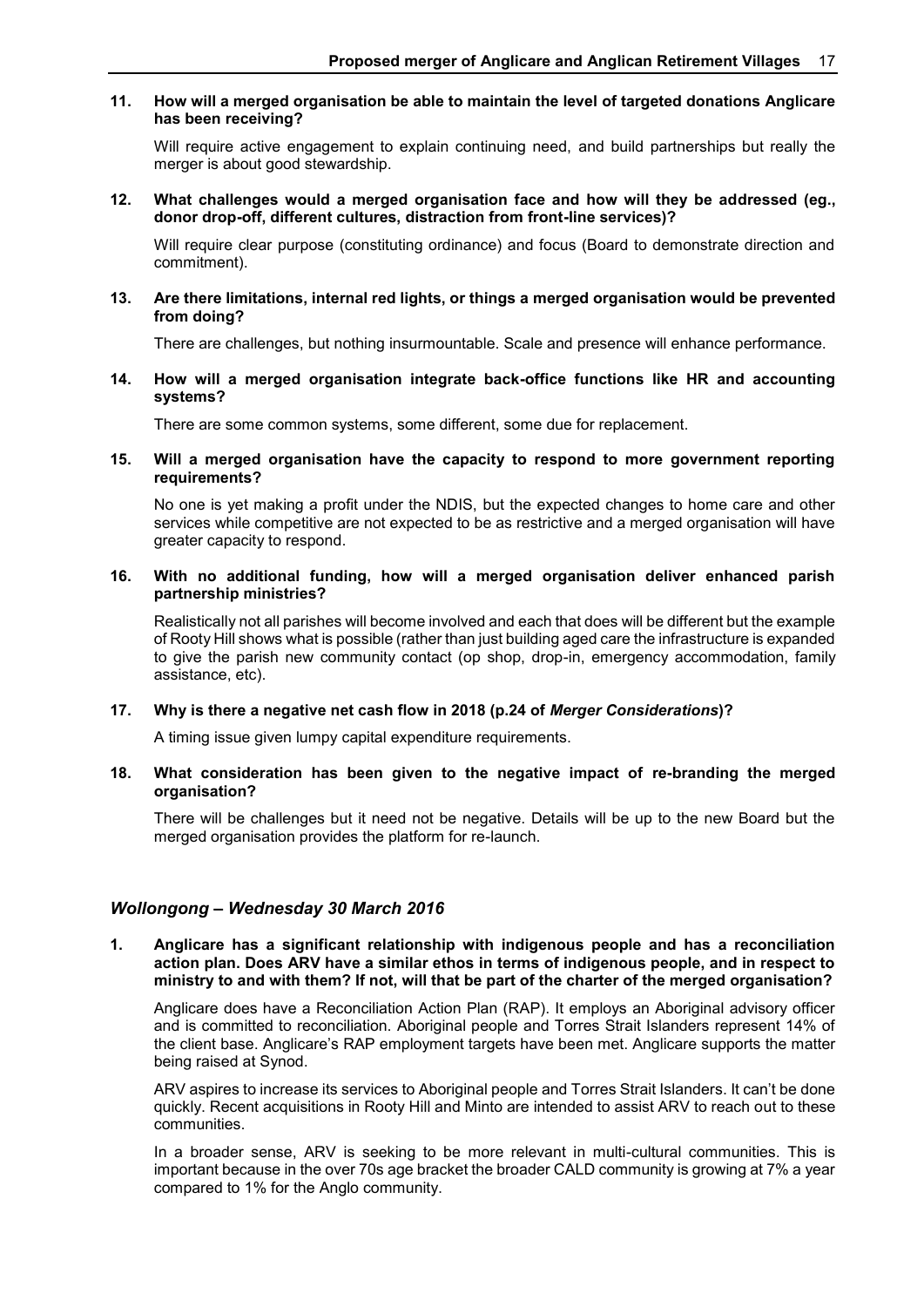#### 18 **Report of Standing Committee**

#### **2. Will policy decisions about the location of facilities be made by a broader group than currently?**

Decisions will be made by the board of the merged organisation and so not a broader group than currently. It will be looking to needs and deciding on that basis. The North-West and South-West are key target areas. Decisions will be based on population statistics, demand and growth patterns.

#### **3. The approach to best practice in the report seems to be about choosing the best action done in the past by ARV and Anglicare. Will other standards be considered?**

The examples in the report are not intended to be limiting but are opportunities that can be taken immediately. The organisation will be looking broader.

#### **4. Parish partnerships have lead to a nuanced response by Anglicare. Is this at risk?**

The merged organisation will be in more areas. It will have more resources and capability than in the past. Both organisations are looking to do even better in this area. They want to work alongside and in partnership with a parish network. This must be two sided. The people we will serve don't come through church doors, we need to reach out.

Anglicare don't use a cookie-cutter model. They look at local needs. ABS data is useful but there is also a lot of capability in parishes. Anglicare don't need to own everything and is happy for parishes to own things (e.g. intellectual property) and for Anglicare to assist and engage them in ministry.

#### **5. Is there a reason why all of the Anglicare liabilities cannot be transferred to ARV?**

The options considered for the merger were: (1) new entity, (2) ARV merging into Anglicare, but this would be much more complex due to ARV landholdings and resident lease arrangements, and (3) the current proposed option.

You can't novate or transfer all liabilities. Some are short-term and some are long-term. The indemnity is intended to provide for the liabilities that will remain with Anglicare. The principle is that claimants be in no worse position as a result of the merger. ARV also has an obligation not to put its creditors and residents at risk.

#### **6. How will the residents of ARV facilities be affected by the merger? Will they be transferred? Will things remain the same?**

There will not be any change to their circumstances. There will not be any changes at the care facility level.

#### **7. The argument is that we need to get bigger to compete. Philosophically some may say the market pressures gives opportunities for niche providers? Has this been considered?**

There are niche opportunities. Probably for low cost base, technology driven organisations. Some are using the shared economy (like Uber), especially home care. Long term players like ARV and Anglicare with an established presence need to develop effective systems to compete with these entities. A merged organisation can do this better.

#### **8. In the search for the proposed board members, what assurance can be given that they are all solid evangelicals?**

It depends on the final ordinances. If the proposal goes through, the ordinance will specify how the board is constituted – six elected by Synod, three appointed by the Archbishop and two elected by the Board. The Archbishop will make sure his three appointments are such people. Initially the other members will be comprised of three members from the existing Anglicare council and three from the ARV board. They will be required to provide statements of faith. The names have been discussed between the Archbishop and the proposed Chairman, Mr Greg Hammond OAM. Beyond that it will be up to the Synod.

#### **9. Are we getting too big for our services to be delivered in a personal way? Will it be more difficult for parishes to work with such a large organisation?**

All that we do is delivered in a personal way. We will not stop doing our work in a compassionate way; that is ministry. The size will not affect this.

Anglicare is already big. It employs parish development officers and clergy to help develop a relationship with all parishes. It wants to understand parishes and be able to speak to them in an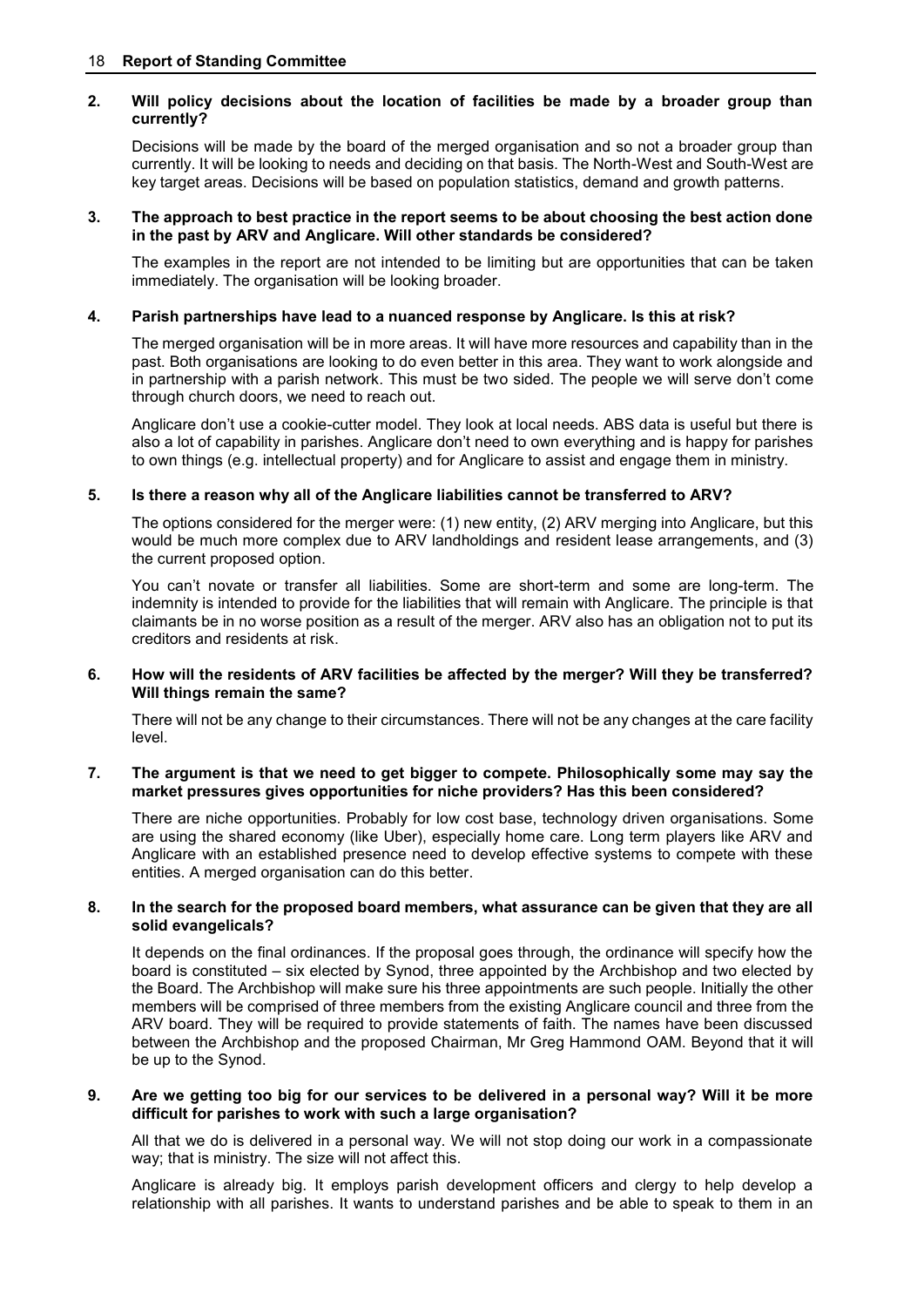intelligible way. There is a need to be intentional about this; there is a need to invest in this commitment. Anglicare plans to increase spending on ministry engagement. It will not happen accidentally with a large organisation. The argument is not that bigger is better, but being sustainable, being better at what we do and doing more of it.

#### **10. Is there something built into the mechanism of the ordinance to ensure that the organisation does not just focus on getting money to empire build and not focus on home mission?**

The way we look at it is that there are services that are funded (aged care, out of home care, disability services etc) and other services which are not funded. ARV provides services to homeless older people and Anglicare provides Emergency Relief and Disaster Recovery. These unfunded services are part of the objects and built into the fabric of the organisation. There will be regular reporting to Standing Committee about progress in meeting these objects which go to the heart of the organisation. There will be revenue sources of the organisation that will be dedicated to unfunded services.

#### **11. The name Anglicare is highly respected in the community, by churches and the government. What is the thinking about retaining the name?**

The naming is a decision for the new board. The issue is presently being researched. What we know so far is that Anglicare is a much better known name. Both names could be used but there is benefit in having one common name to promote the organisation as a whole. Anglicare is a stronger name but we will see what the research shows.

It is very expensive to change name. We are approaching the matter seriously and in an open minded way.

#### *Chapter House – Thursday 31 March 2016*

#### **1. How much detail of the proposed ordinances will be available before Synod?**

The full package will be emailed to all Synod members by the end of next week (8 April).

#### **2. Can we submit questions before Synod?**

Yes, by email to the Diocesan Secretary.

#### **3. How can Synod members interact with and perhaps modify the proposal?**

There will be a time for questions at Synod and members can move amendments to the form of the motion.

#### **4. Anglicare has developed a strong philosophy of partnership with parishes. Does ARV have anything similar and will the merged entity maintain that capacity?**

Anglicare has created parish partnership managers to work with and develop the most appropriate response for a particular parish's needs. ARV and Anglicare recognise they have not yet realised the full potential from such partnerships but they, and the new merged entity, are committed to developing this model.

#### **5. Given that I could only find 2 sentences in the merger document on this, what comfort can you offer Synod that the new organisation will embrace the Diocesan Mission 2020 to proclaim Christ?**

The Board membership, CEO selection, employment practices, and an active management focus all emphasise the committed Christian culture, but the organisation also welcomes being held accountable on this fundamental principle.

#### **6. You indicated approximately 70% of Anglicare's revenue comes from Government. How much of ARV is Government funded and what impact will that have on the merged organisation?**

ARV receives about 50% of its funding from Government, which is fairly typical for the aged care sector.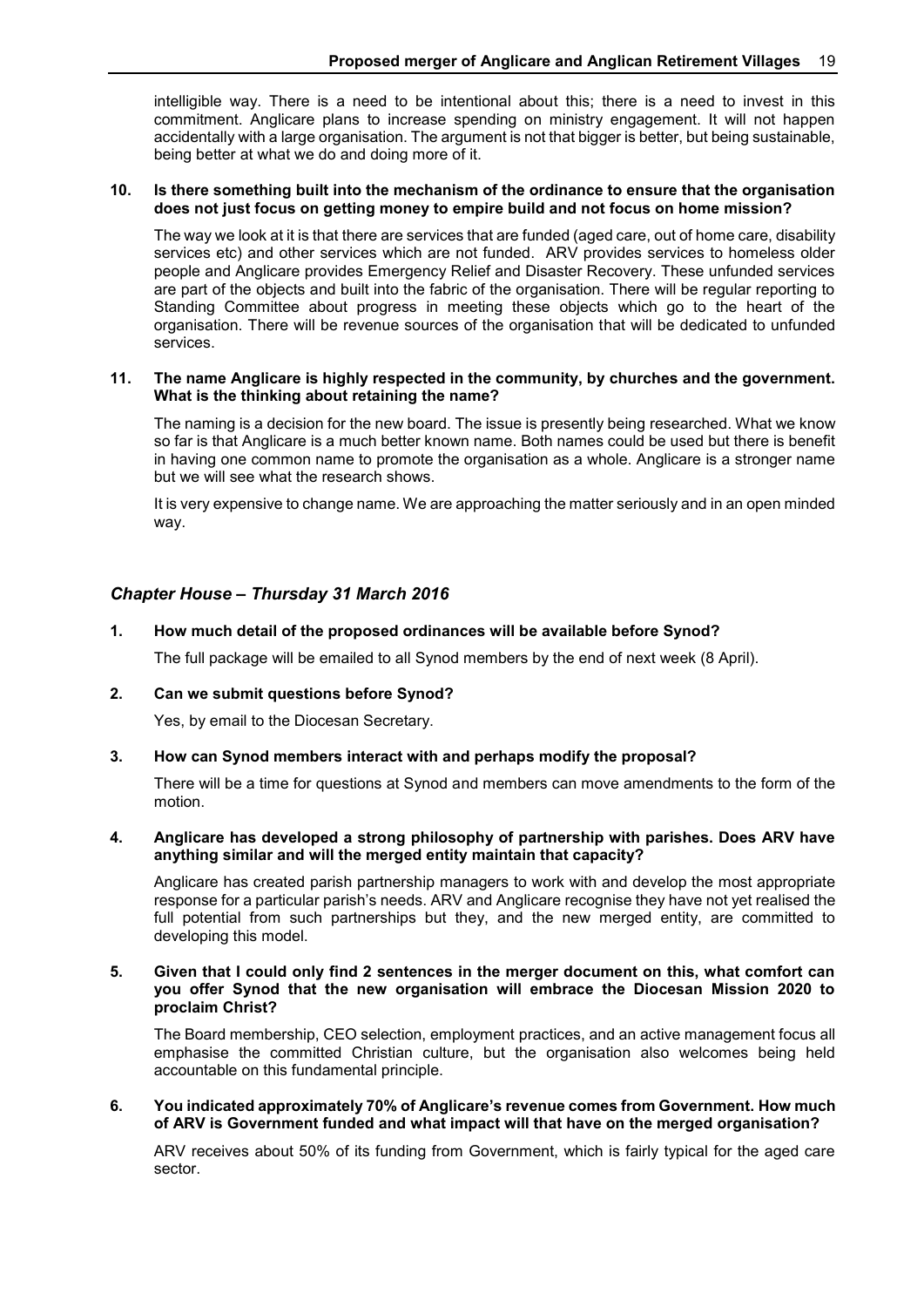#### 20 **Report of Standing Committee**

#### **7. Why is there no mention of the development of philanthropy in the merger document?**

Fundraising will be crucial to the new organisation, both as a source of funds but even more importantly as a way of strengthening the partnership with supporters. There will be a manager dedicated to developing this function.

#### **8. Can you comment on why it is proposed the new organisation be established by ordinance rather than as a company limited by guarantee?**

The alternatives were examined but legal complications made the ordinance structure the most practical.

#### **9. What role do you see for chaplaincy in the merged organisation? Will it expand or contract?**

The aim is to see it expanded, but as a minimum all the existing positions in both organisations will continue.

#### **10. Will the new organisation be organised in sections? If so, how many? Will the current cross subsidy by Chesalon continue?**

It is proposed the merger organisation will be structured along functional lines. It is recognised that will mean some functions/lines are more profitable than others but that in no way diminishes the organisation's commitment to maintaining less profitable functions, and indeed some completely unfunded services.

#### **11. Can you comment on the alternative of transferring all aged care services to ARV and leaving just the non-aged care welfare services in Anglicare?**

This was examined but would not be viable. Approximately 60% of Anglicare's existing revenue and staff are aged care related, so if this was removed the organisation would be radically smaller and unable to maintain all the present services.

#### **12. Given the importance of financial considerations, what thought has been given to the risk that donations may dry up because the new organisation is predominately focused on aged care?**

The concern over donor drop-off has been identified as one of the major risks and considerable effort has and will be put into countering this possibility, principally by strengthening the partnership with donors to be more than just a financial commitment. Of course as noted previously, Anglicare is already nearly 60% aged care and that hasn't stopped people donating to support the unfunded services.

#### **13. Was work done to explore the alternative of creating 2 bodies – one asset focussed and the other service focussed?**

Yes, this was one of many alternatives that were considered, but it is significantly less optimum than a single merged entity.

#### **14. Without revealing the dollar amounts involved, can you explain the process used to estimate the possible liabilities that the new organisation may need to meet?**

Anglicare of course has a history of responding to claims, many from people injured while in residential care in establishments run by Anglicare or one of its predecessors. Considerable work was done using actuarial and legal advice to estimate the potential future liability and we are satisfied that we have a structure that will ensure that the merger will in no way diminish the new organisation's ability to respond to such claims.

#### **15. Are there examples of other organisations that operate aged and home care alongside a range of other welfare services?**

Yes, both BaptistCare and UnitingCare (now renamed "Uniting") operate in this way.

#### **16. Can you confirm the new organisation will be committed to leveraging its property assets to assist churches operating in new areas?**

That is certainly the intention and while the details will need to be different in each case there are some exciting projects happening in that space now. Stanhope Gardens, Rooty Hill and Minto are 3 examples where property is being developed in partnership with the local church to provide far more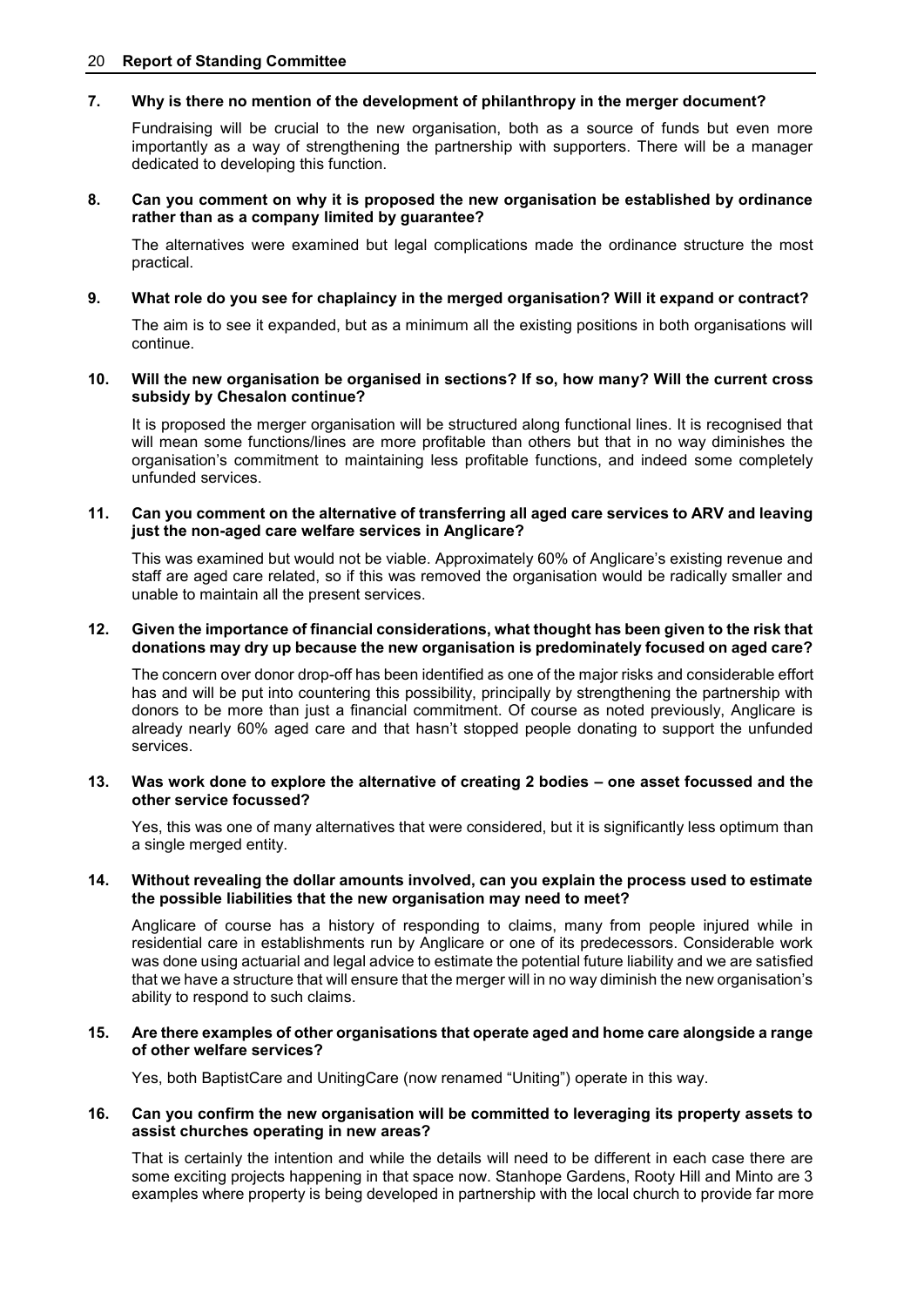than just aged care facilities. In each case the partnership with the local church is the key to developing the other community services and outreach opportunities.

#### **17. What will be the term of office of each of the new board members? Why will Synod get no say until 2020?**

The proposal is for the merged entity to have a Board of 11 – 3 chosen by the Archbishop, 6 elected by Synod and 2 by the Board itself (to meet particular skills needs). To ensure continuity and preserve corporate memory in the transition phase the Synod positions will initially be filled by 3 ex-Anglicare and 3 ex-ARV board members, 2 of whom will serve a term ending in October 2017, 2 more in 2018 and the last 2 in 2019. So, it is not true to say that Synod will get no say until 2020 – in fact from 2017, Synod will elect 2 people each year to fill the 6 Synod positions.

#### **18. Will a merged Anglicare/ARV have implications outside the Diocese?**

There is the potential for the organisation to expand in the future, but that is not high on the agenda.

#### **19. What do you see as the greatest cultural gap facing the new organisation? What plans are there to address that challenge?**

We recognise this is a key issue facing the new organisation and one that will be a major focus for the Board and management. We can't simply co-exist, as change will be needed, and it will require an intentional effort and the engagement of all staff. Having said that we have a strong common basis with both organisations committed to supporting the Diocesan Mission and sharing Jesus' love.

#### **20. What assurance can you give that people paying for retirement living will not be subsidising the other services of the merged organisation?**

ARV have already written to all residents explaining that there will be absolutely no change to their financial (or living) arrangements from the merger. To date residents have not expressed the sort of concern implied in the question.

#### **21. The Diocese lost a lot of money in the GFC, will the two current organisations or the merged entity have autonomy or might they be impacted by other Diocesan financial issues?**

Neither organisation has received any Synod grant funding for quite some time. For example, chaplains are funded from the organisation's own resources. The only financial connection is that Anglicare provides some limited services (NCLS) to the Diocese, but the payment here is less than cost anyway. The Public Benevolent Institution (PBI) status would prevent the Diocese accessing the organisation's funds for other purposes.

#### **22. What work has been done around the ethical considerations arising from cross subsidisation?**

The PBI status effectively quarantines funds for the stated purpose. Each part of the organisation manages to a bottom line, but while some are profitable in their own right others are unfunded and effectively rely on the income generated from the organisation's substantial (\$300m) capital base and from donations.

#### **23. If admin/overhead is currently around 27%, what is the target?**

Currently Anglicare's overheads are around 25%-30% (made up of about 16% for central services like IT, finance, HR, etc) and then some regional administration) and the target in home care is 15%.

#### **24. If the merger were not to proceed would Anglicare survive?**

The organisation is financially strong and well managed, but there are challenges ahead. Selling 60% of the business (the aged care operation) would leave the organisation too small to compete, because low overheads requires scale. In that scenario some services would not be viable.

#### **25. If one of the benefits of the merger is to reduce costs why is there not much reduction in the estimated salaries expense line of the new organisation?**

It is planned there will be 50 less overhead/admin positions in the new organisation, but the saving here will be partly offset by growth/an expansion of activities and new front-line positions, which themselves bring additional revenue.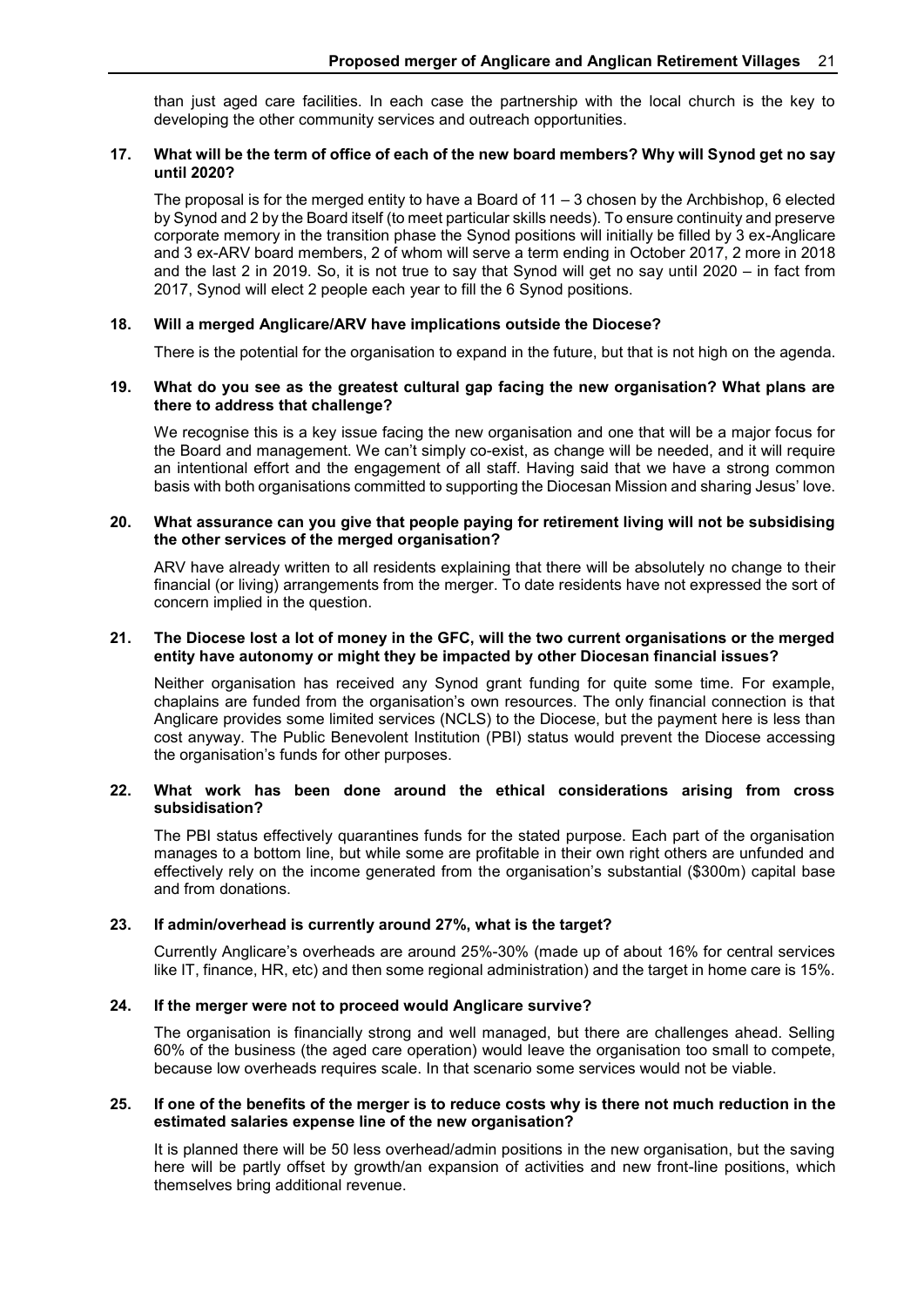#### **26. What plans are there to achieve cultural integration and in particular how will this be reflected in constitutional reform?**

A lot of work has been done to overlay the two organisations' ordinances comparing objects, mission and values which reveals there is already a lot of commonality. Employees from both organisations, at all levels, have been involved and there is a lot of goodwill evident. Wording to reflect a synthesis, taking account of the PBI restrictions, has been incorporated into the proposed ordinances and the draft statement of organisational purpose.

#### **27. Has the new organisation got a name? Will you be inviting suggestions?**

No it hasn't, and no we will not be inviting suggestions. Branding is really important, research is already underway to help guide the new Board. We are hoping to have that settled in time for the 1 July launch of the merged organisation.

#### **28. To what extent are the two current Boards supportive of the proposal?**

They are both fully supportive. A lot of work was done in 2014 and then from September 2015 through to January 2016 when both boards formally adopted the proposal.

#### **29. There are strong arguments for size and efficiency, but what if Synod rejected the proposal?**

If that were the case, it would be helpful if Synod were to give its reasons as that would help the two organisations understand how they should proceed, but the reality is that the boards and management would adapt as necessary to the new conditions. Synod certainly has the power to say no, or to give conditional approval.

#### **30. What will be the impact on the staff of the current organisations?**

The merger is expected to take 12 months to work through. Some 50 support positions from the CEO down will go. Both organisations have deliberately not filled some 5-6 of these positions that have recently become vacant. A number of other positions will become vacant over the next year as a result of natural turnover, some perhaps accelerated by the uncertainty. The financial estimates have been calculated assuming all 50 positions were made redundant at a cost of about \$3m.

#### **31. Will the many volunteer positions remain?**

Yes, absolutely. There will be no change and indeed the merged organisation will continue to rely heavily on the support of volunteers.

#### **32. How confident are you that in 10 years' time we won't find ourselves in another hole?**

The merged organisation will remain accountable to Synod, but it will be stronger than either of the present organisations, and therefore better able to respond to the inevitable changes and new challenges that will emerge in the future.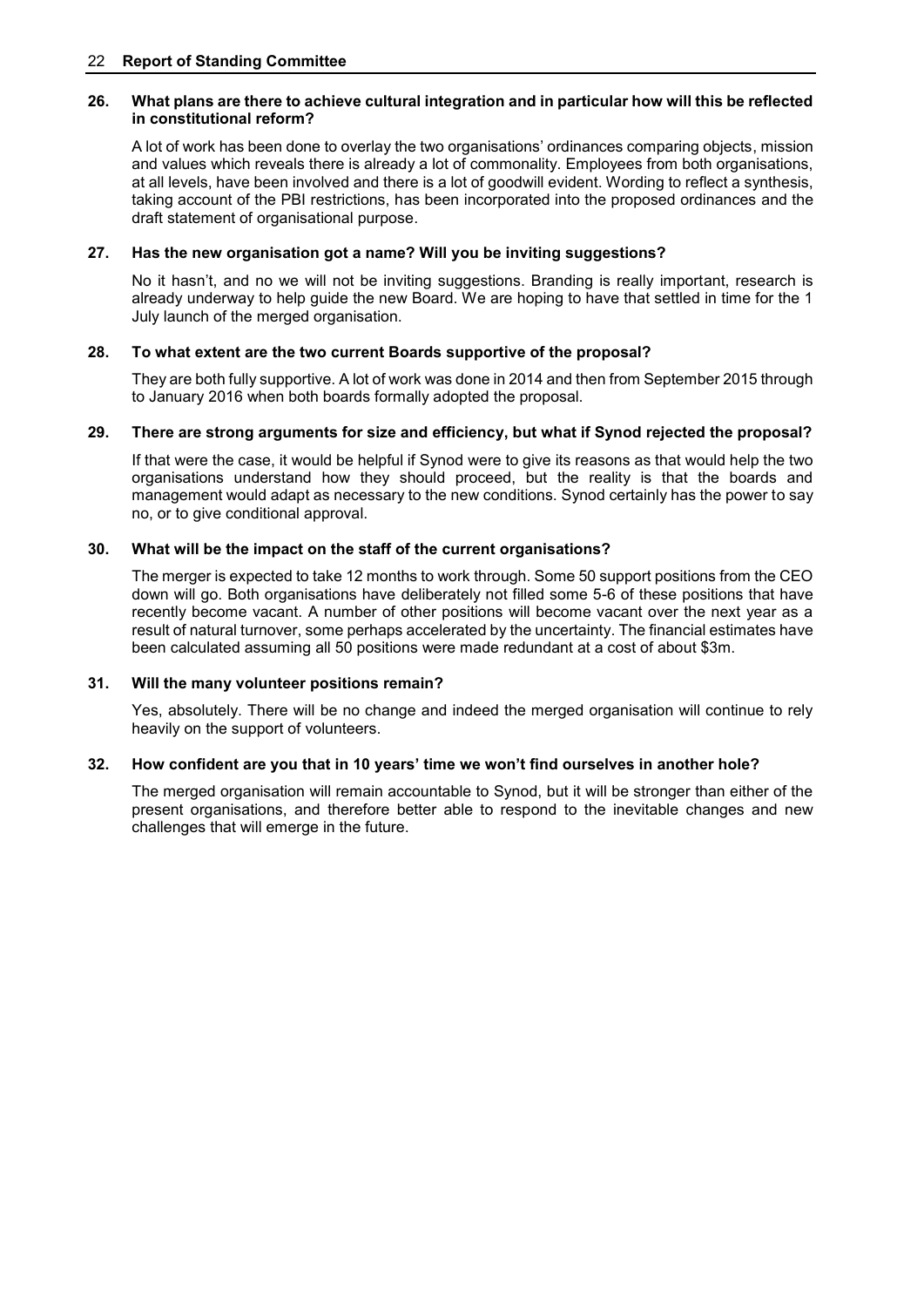#### **Attachment 3**

## **Draft ordinances to give effect to merger proposal prepared by Ashurst (ARV's legal advisors)**

### **Anglican Retirement Villages Diocese of Sydney (Merger with Sydney Anglican Home Mission Society Council) Ordinance 2016**

No , 2016

#### **LONG TITLE**

An Ordinance to provide for the merger of Sydney Anglican Home Mission Society Council and Anglican Retirement Villages Diocese of Sydney and to provide for a variation to the *Sydney Anglican Home Mission Society Ordinance 1981* (the **Principal Ordinance**).

#### **PREAMBLE**

A. Sydney Anglican Home Mission Society Council (**SAHMS**) holds assets as church trust property for the purposes of carrying out the objects and undertaking of SAHMS (the **SAHMS Charitable Objects**), including –

- 5 (1) the land set out in [Schedule 1;](#page-28-0) and
	- (2) all assets used in connection with the SAHMS Charitable Objects as at the commencement date of this Ordinance including those assets set out in [Schedule 2,](#page-29-0)

(collectively, the **Assets**).

B. By reason of circumstances which have arisen after the creation of the trusts on which the Assets 10 are held it is inexpedient to continue to carry out and observe those trusts and it is inexpedient to deal with or apply the Assets for the same or like purposes as the trusts on which they are currently held.

C. It is expedient for the Assets to be used for the purposes of carrying out the charitable objects and undertaking of Anglican Retirement Villages Diocese of Sydney (**ARV**) and for the Assets to be held on trust for the purposes of ARV (the **Merger**).

- 15 D. As part of the Merger, the Assets are to be vested in ARV as the new trustee of the Assets to be held and used by ARV for the purpose of undertaking the charitable objects of ARV set out in the *Anglican Retirement Villages Diocese of Sydney Constitution Ordinance 1961* as amended to provide for the Merger by the *Anglican Retirement Villages Diocese of Sydney Constitution Ordinance 1961 Amendment Ordinance 2016*.
- 20 E. As part of the Merger, the name of ARV is to be changed to Anglicare Community and Aged Care Services Diocese of Sydney (**ACACS**), and the *Anglican Retirement Villages Diocese of Sydney Constitution Ordinance 1961* (as amended by the *Anglican Retirement Villages Diocese of Sydney Constitution Ordinance 1961 Amendment Ordinance 2016*) is to be renamed the Anglicare Community and Aged Care Services Diocese of Sydney Constitution Ordinance 1961 (the **ACACS Ordinance**).
- 25 F. In order to effect the vesting described in Recital (D), by resolution of the Standing Committee, the office of trustee of the Assets will be declared vacant by reason of the matters specified in that resolution, and it will be resolved to elect ACACS to the office of trustee of the Assets in place of SAHMS, such vacancy and election in the office of trustee to take effect on the Commencement Date of this Ordinance (**Resolution**).
- 30 The Standing Committee of the Synod of the Diocese of Sydney ordains as follows.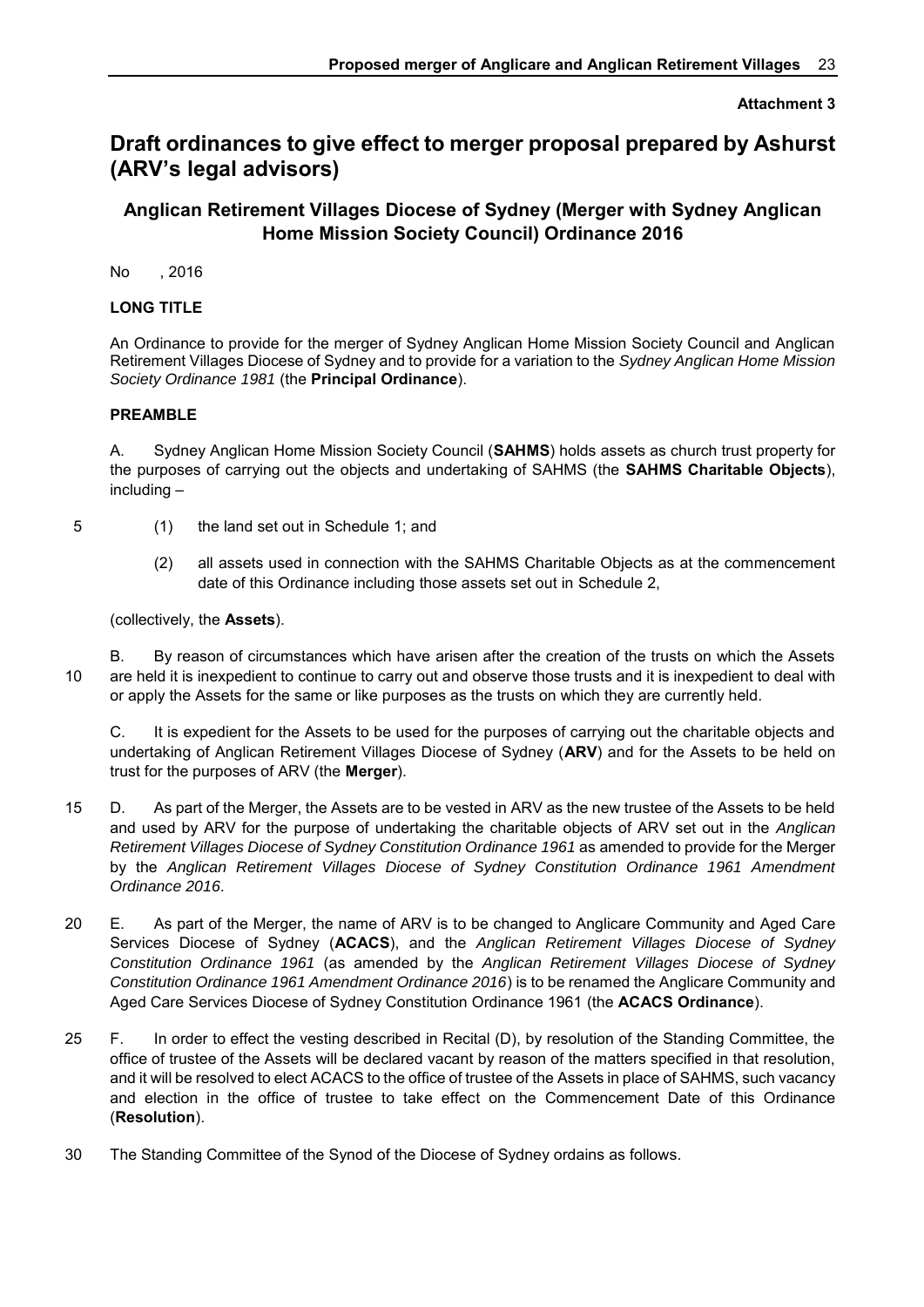#### 24 **Report of Standing Committee**

#### **1. NAME**

This Ordinance is the *Anglican Retirement Villages Diocese of Sydney (Merger with Sydney Anglican Home Mission Society Council) Ordinance 2016*.

#### **2. INTERPRETATION ORDINANCE**

5 The *Interpretation Ordinance 1985* applies to this Ordinance.

#### **3. CONTINUATION OF SAHMS**

(1) SAHMS will continue to operate for its purposes as set out in the Principal Ordinance as amended by this Ordinance.

(2) SAHMS will continue to be responsible for the management and settlement of its liabilities and for 10 dealing with –

- (a) claims under the Pastoral Care and Assistance Scheme operated by SAHMS at the Commencement Date or any replacement or amended scheme approved by the Standing Committee from time to time, and
- (b) other claims in connection with the indemnity described in clause 5 of the Anglican Retirement 15 Villages Diocese of Sydney Constitution Ordinance 1961 Amendment Ordinance 2016.

(3) The Council of SAHMS (as amended by this Ordinance) shall continue to operate in accordance with the *Anglican Church of Australia (Bodies Corporate) Act 1938* to perform the Objects of SAHMS, to discharge the duties of SAHMS and to give effect to the provisions of this Ordinance and any specific trust imposed by any gift, devise or bequest.

#### 20 **4. AMENDMENTS TO THE SAHMS ORDINANCE**

The Principal Ordinance is amended as follows –

(a) clause 5 is deleted and the following inserted instead –

#### "**5. Objects of the Council**

The objects of the Council shall be to –

- 25 (a) further the work of the Anglican Church of Australia within the Diocese of Sydney by proclaiming the love of God as shown in Christ in promoting and conducting activities of a pastoral missionary, social welfare and charitable nature to be executed by the relief of poverty or other charitable means; and
- 30 (b) in accordance with the terms of the *Anglican Retirement Villages Diocese of Sydney (Merger with Sydney Anglican Home Mission Society) Ordinance 2016* –
- (i) subject to any more particular trust, to hold all future property, gifts, bequests or devises on trust for the purposes of 35 Anglicare Community and Aged Care Services Diocese of Sydney, other than future property, gifts, bequests or devises received for the specific purpose of administering the Pastoral Care and Assistance Scheme (or any replacement scheme approved by the Standing Committee from time to time) or for 40 the specific purpose of management and settlement of its liabilities;
	- (ii) to carry on the continuing undertaking of the Council;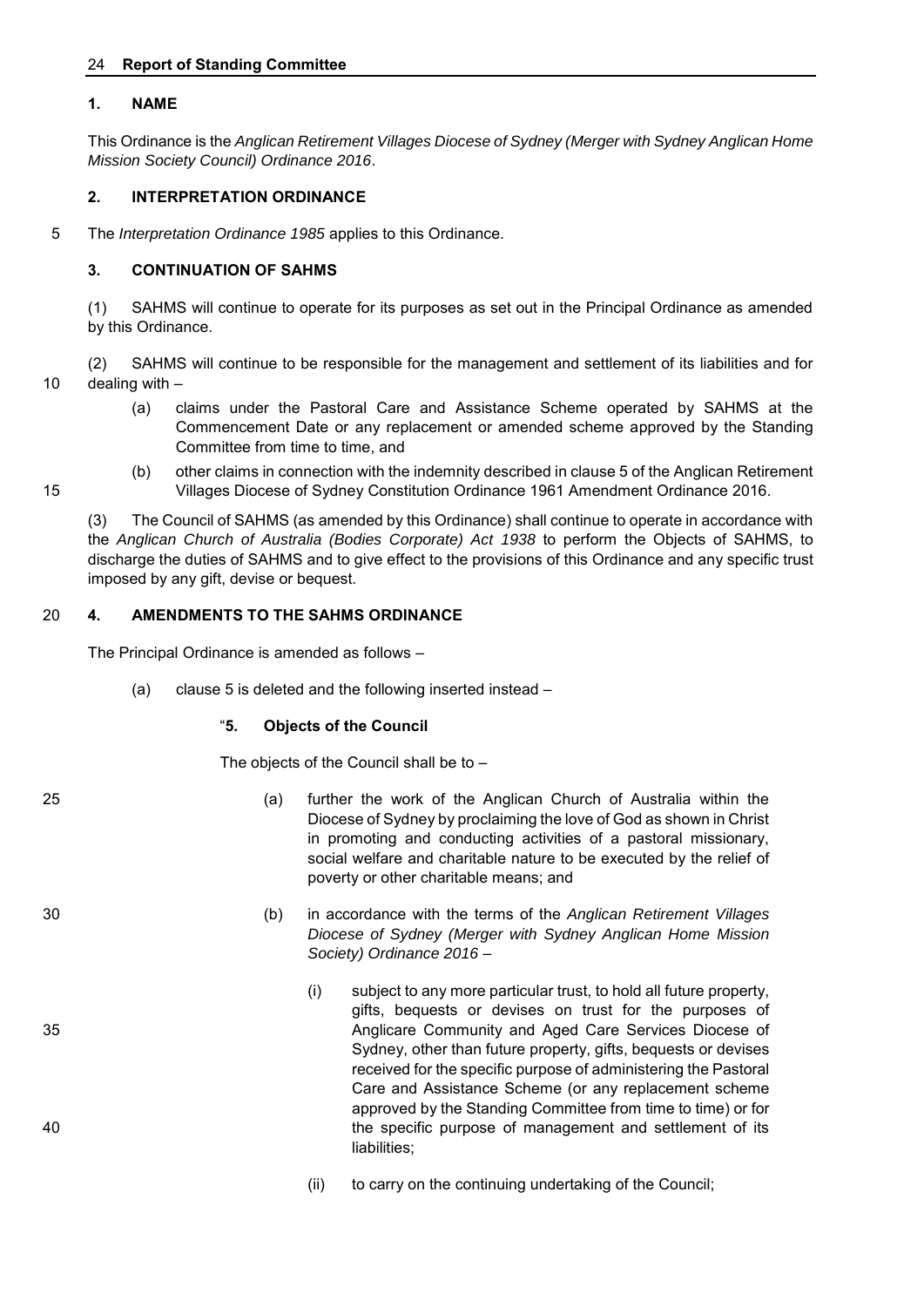- (iii) to ensure the proper management and settlement of its liabilities and the administration of –
- (A) claims under the Pastoral Care Assistance Scheme or any replacement or amended scheme approved by the 5 Standing Committee from time to time; and
	- (B) other claims made in connection with the indemnity described in clause 5 of the *Anglican Retirement Villages Diocese of Sydney Constitution Ordinance 1961 Amendment Ordinance 2016*; and
- 10 (c) to do all matters and take all actions incidental or ancillary to these objects."
	- (b) clause 6(1) is deleted and the following inserted instead –

"(1) The members and chairman of the Council are the members and chairman of the board of Anglicare Community and Aged Care Services Diocese of Sydney. 15 A person who becomes or who ceases to be a member or chairman of the board of Anglicare Community and Aged Care Services Diocese of Sydney shall thereby become or cease to be (as the case may be) a member or chairman of the Council."; and

- (c) clauses 7, 8, 9, 10, 11 and 12 are deleted; and
- 20 (d) clause 14 is substituted with the following –

#### "**14. Meetings of the Council**

- (1) The Council is to meet at such times as it may determine.
- (2) A special meeting of the Council may be convened by
	- (a) the Archbishop, or
- 25 (b) the Chairman, or
	- (c) any 4 members of the Council

by giving written notice to all members of the Council of their intention to convene the meeting, the purpose of the meeting and the date, place and appointed time.

(3) A quorum for a meeting of the Council is 6 members."

#### 30 **5. AMENDMENT TO THE STANDING COMMITTEE ORDINANCE 1897**

The *Standing Committee Ordinance 1897* is amended by deleting the words "and the Executive Director of the Sydney Anglican Home Mission Society" in clause 1A(1)(a).

#### **6. AMENDMENT TO THE ACCOUNTS, AUDITS AND ANNUAL REPORTS ORDINANCE 1995**

The Third Schedule of the *Accounts, Audits and Annual Reports Ordinance 1995* is amended by deleting 35 the matter "Anglican Retirement Villages: Diocese of Sydney" and inserting instead the matter "Anglicare Community and Aged Care Services Diocese of Sydney".

- 
- 
-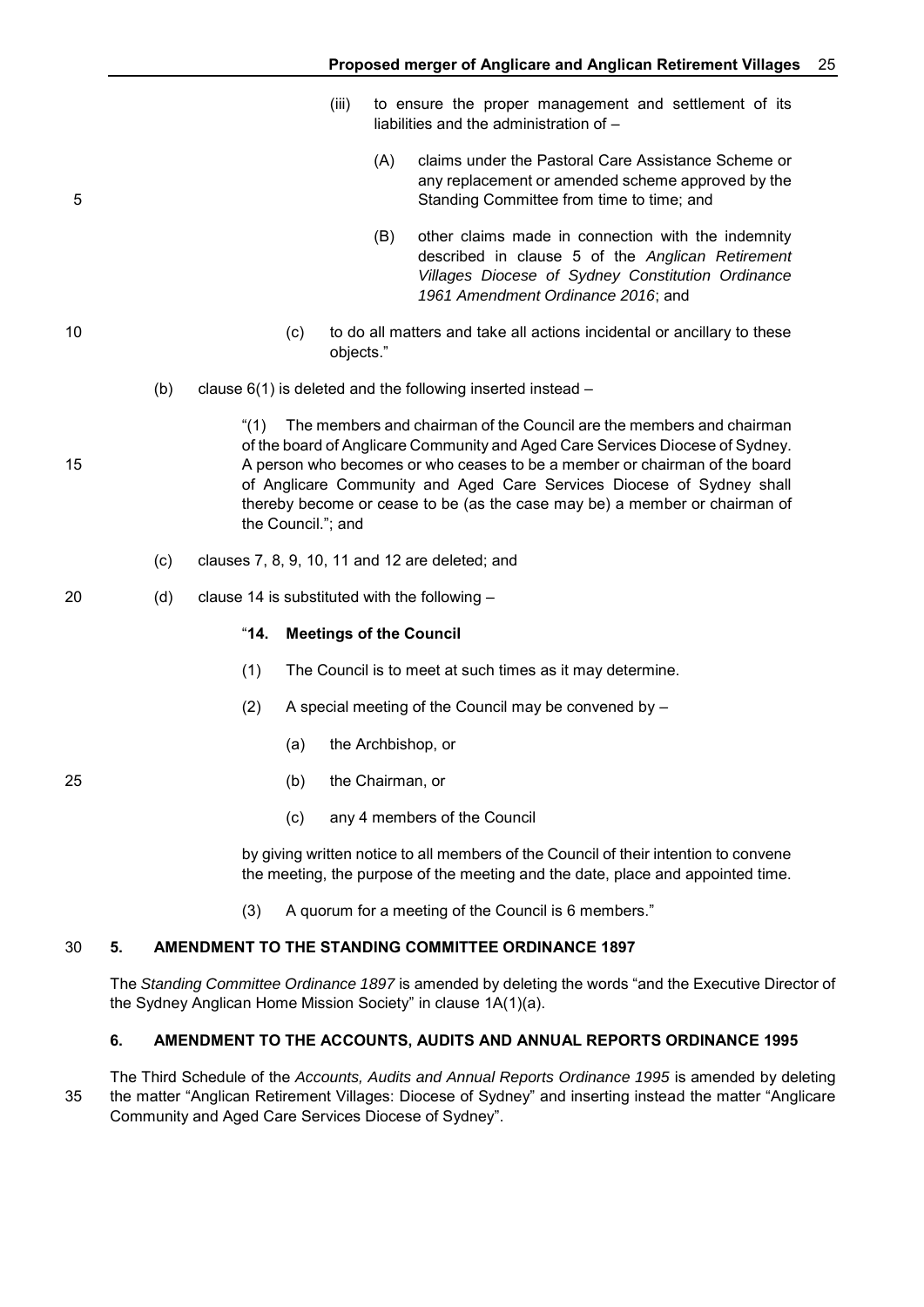#### 26 **Report of Standing Committee**

#### **7. VARIATION OF TRUSTS**

(1) By reason of circumstances which have arisen after the creation of the trusts on which the Assets are held it is inexpedient to carry out and observe those trusts and it is inexpedient to deal with or apply the Assets for the same or like purposes as the trusts on which they are held.

5 (2) Subject to the terms of this Ordinance, the Assets are held on trust for the purpose of undertaking the objects of ACACS as set out in the ACACS Ordinance.

#### **8. MERGER OF ARV AND SAHMS**

(1) Upon the election of ACACS as the new trustee of the Assets pursuant to the Resolution, the Assets shall by virtue of such election become vested in ACACS to be held and applied by ACACS for the purpose 10 of undertaking the objects of ACACS set out in the ACACS Ordinance.

(2) At least 10 days prior to commencement of this Ordinance, SAHMS must procure that ARV makes offers of employment to all employees of SAHMS who are engaged in functions directly connected to the transferred Assets on terms and conditions that, when considered on an overall basis are substantially similar and no less favourable than the terms of the employee's employment by SAHMS.

#### 15 **9. GIFTS, DEVISES, BEQUESTS**

All gifts, devises and bequests which are received or vested in SAHMS after the Commencement Date that take the form of a gift, devise or bequest to, or for the purposes of SAHMS, other than gifts, devises or bequests received for the specific purpose of administering the Pastoral Care and Assistance Scheme or for the specific purpose of management and settlement of its liabilities, shall be held on trust by SAHMS for

20 ACACS to be applied for the objects of ACACS as amended from time to time and otherwise subject to any more particular trust attached to such gift, devise or bequest and shall be paid or transferred by SAHMS to ACACS as soon as practicable after receipt by or vesting in SAHMS.

#### **10. COMMENCEMENT**

Except for this clause and clause 8(2), the provisions of this Ordinance commence on the date determined 25 by the Archbishop-in-Council (the "Commencement Date").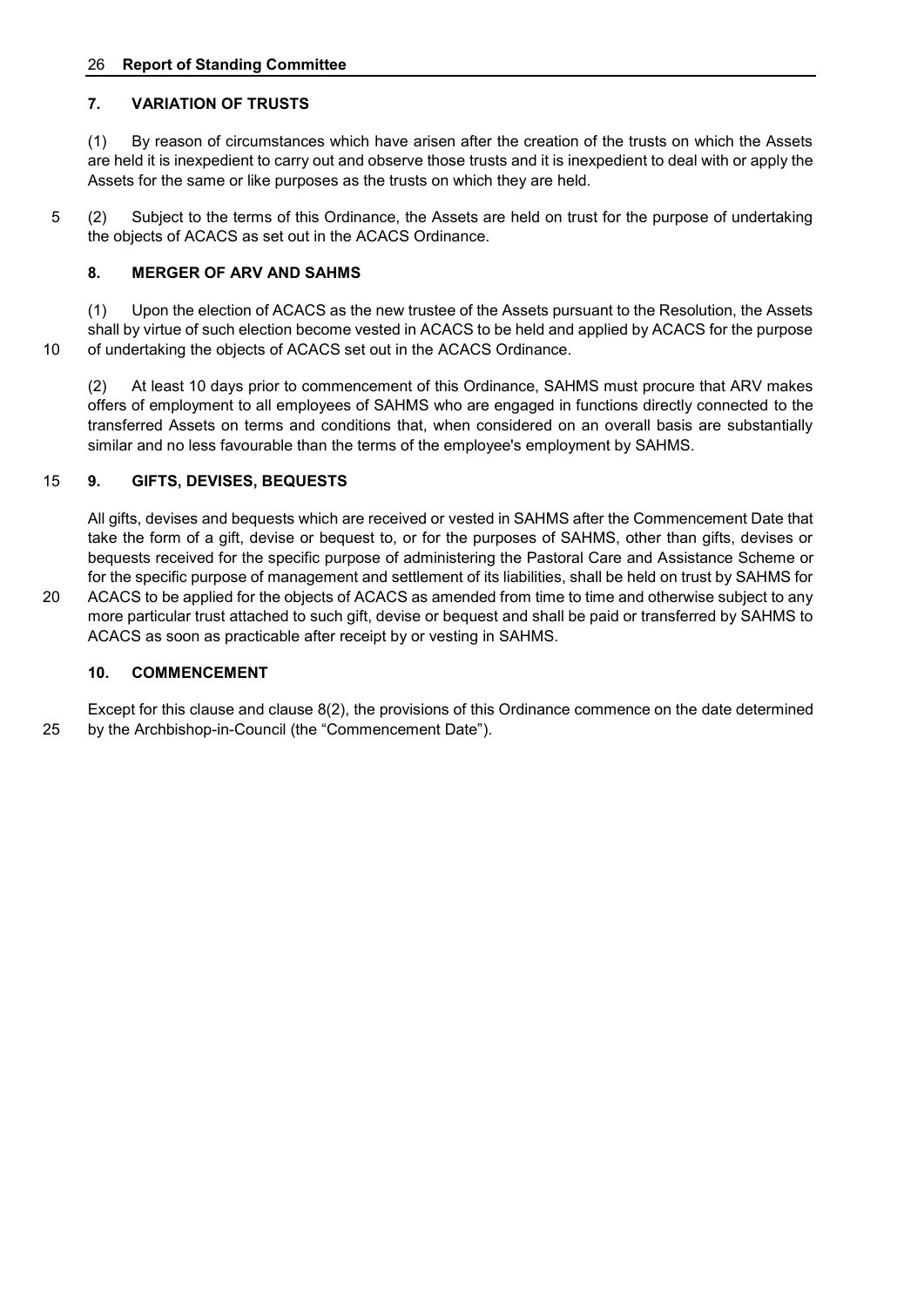**SCHEDULE 1** 

**Real Property** 

<span id="page-28-0"></span>*[Note: the title details of land held by SAHMS to be inserted following due diligence.]*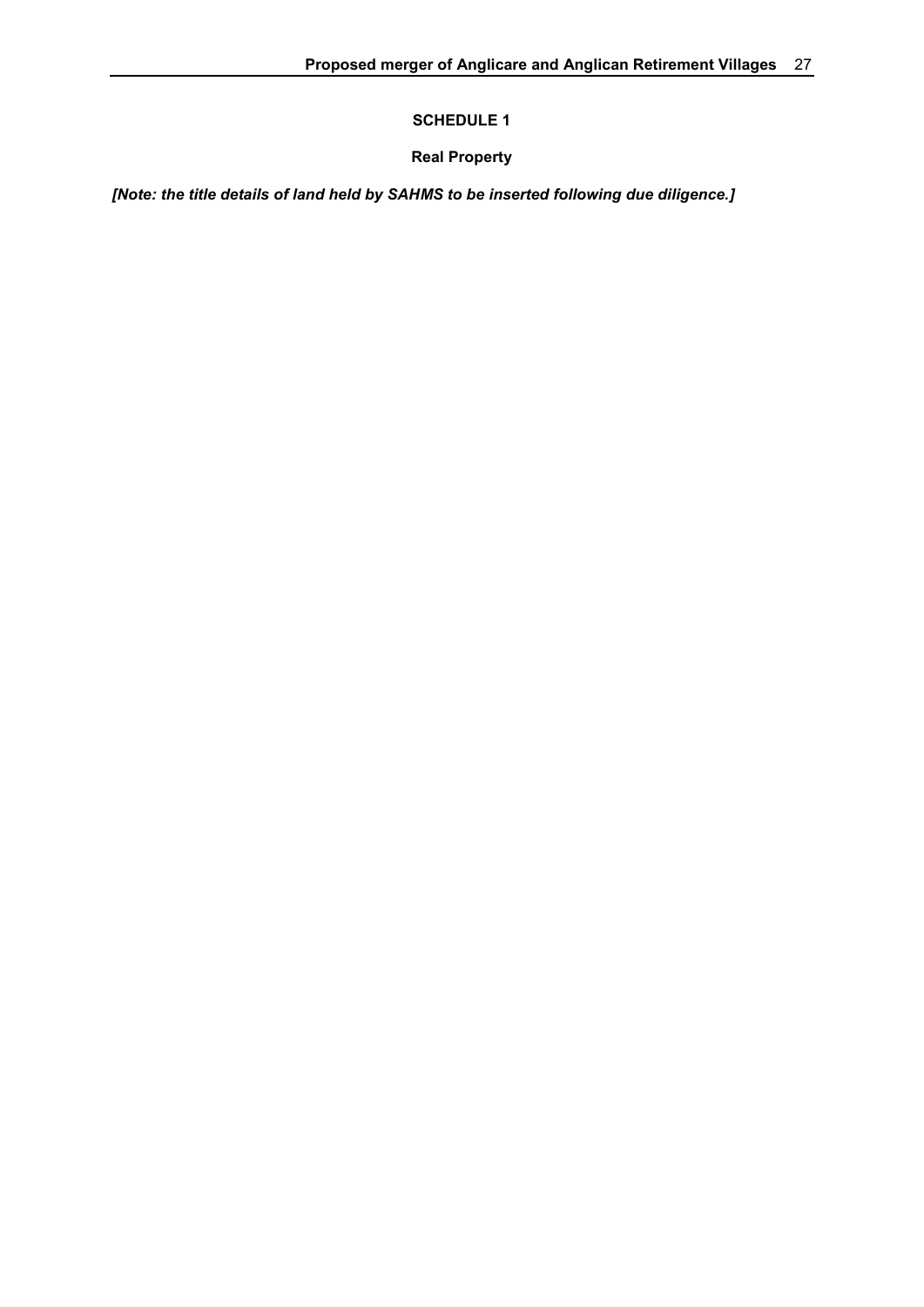#### **SCHEDULE 2**

#### **Assets**

#### <span id="page-29-0"></span>*[Note: details of material assets to be included following due diligence.]*

- (a) (**goodwill**) the goodwill of any business conducted by SAHMS;
- (b) (**trade debts**) each amount (or receivable) owing to SAHMS from a debtor as at the Commencement Date for goods or services supplied to the debtor by SAHMS in conducting its activities;
- (c) (**Contracts**) the rights of SAHMS under any arrangement, contract, covenant, deed, instrument, lease, licence, security, trust, understanding or undertaking (including for any use of intellectual property of any person) not yet fully performed at the Commencement Date which SAHMS entered into in connection with its activities.
- (d) (**business IP**) all intellectual property rights (including names) owned by SAHMS and used in connection with its activities;
- (e) (**owned plant and equipment**) the plant, equipment, facilities, computers, machinery, vehicles, fixtures and fittings owned by SAHMS and used in connection with its activities;
- (f) (**Records**) the rights of SAHMS in all documents and records relating to the operation of its activities;
- (g) (**other assets**) any other assets recorded on the balance sheet of SAHMS or owned by SAHMS and held or used in connection with its activities at Completion.

I Certify that the Ordinance as printed is in accordance with the Ordinance as reported.

Chair of Committees

I Certify that this Ordinance was passed by the Standing Committee of the Synod of the Diocese of Sydney on 2016.

#### **Secretary**

I Assent to this Ordinance.

#### Archbishop of Sydney

/ /2016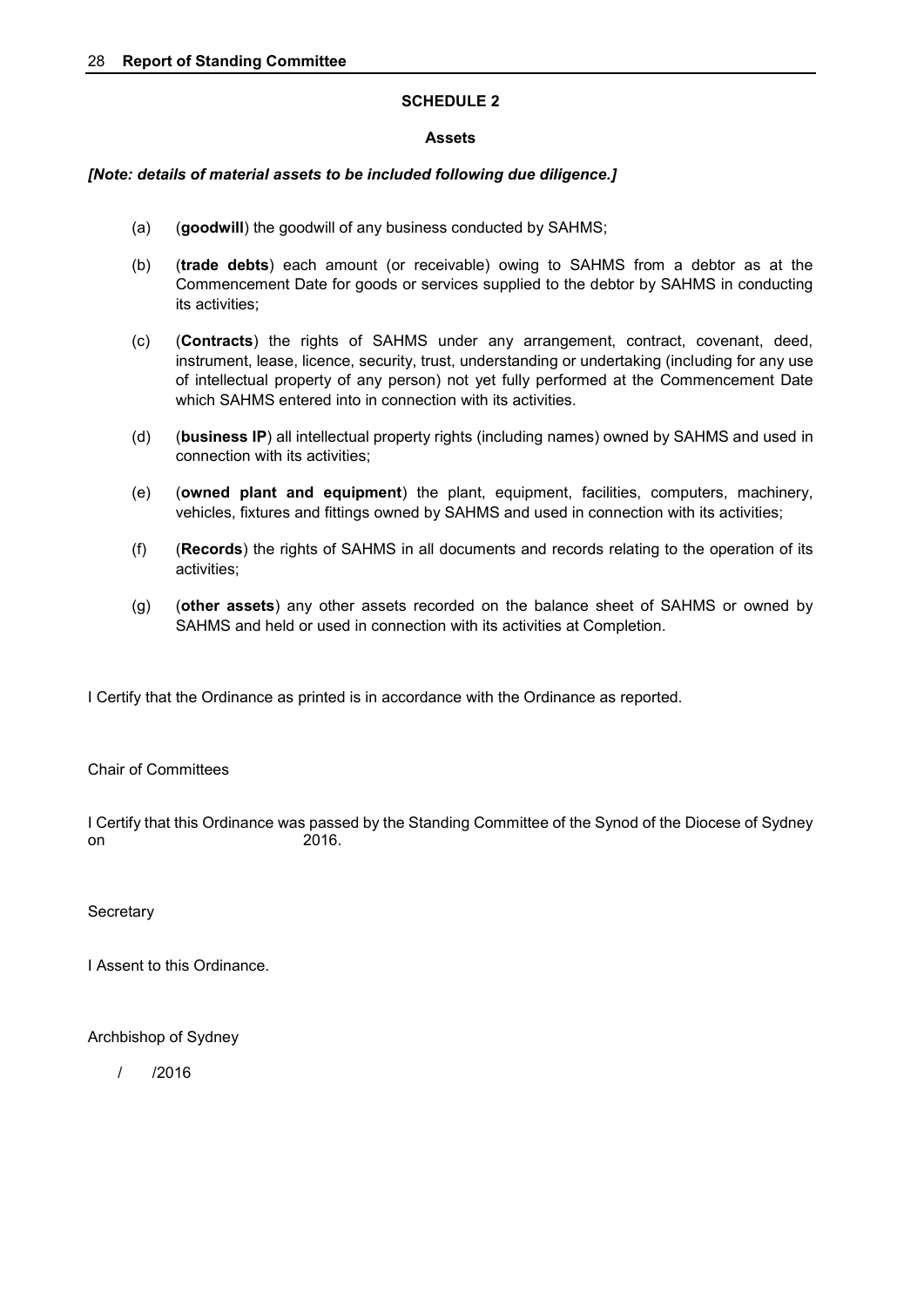## **Anglican Retirement Villages Diocese of Sydney Constitution Ordinance 1961 Amendment Ordinance 2016**

No , 2016

#### **LONG TITLE**

An Ordinance to amend the Anglican Retirement Villages Diocese of Sydney Constitution Ordinance 1961.

#### **PREAMBLE**

A. The *Anglican Retirement Villages Diocese of Sydney Constitution Ordinance 1961*, as amended (**Principal Ordinance**), provides for a constitution (**Constitution**) for Anglican Retirement Villages Diocese of Sydney (**ARV**).

5 B. It is intended that this Ordinance amend the Constitution to facilitate a merger of ARV with the Sydney Anglican Home Mission Society Council.

The Standing Committee of the Synod of the Diocese of Sydney Ordains as follows.

#### **1. NAME**

10 This Ordinance is the *Anglican Retirement Villages Diocese of Sydney Constitution Ordinance 1961 Amendment Ordinance 2016*.

#### **2. INTERPRETATION ORDINANCE**

The *Interpretation Ordinance 1985* applies to this Ordinance.

#### **3. AMENDMENT OF THE PRINCIPAL ORDINANCE**

- 15 The Principal Ordinance is amended as follows
	- (a) by substituting the words "Anglican Retirement Villages" with the words "Anglicare Community and Aged Care Services" wherever they appear;
	- (b) by inserting a new definition of "SAHMS" in clause 1 as follows –

'"SAHMS" means Sydney Anglican Home Mission Society Council, a body 20 corporate constituted under the *Anglican Church of Australia (Bodies Corporate) Act 1938*.';

- (c) by deleting the matter "clause  $8(1)(a)$ " in the definition of "Elected Members" in clause 1 and inserting instead "clause 8(1)(a) or (b)";
- (d) by deleting clause 5 in its entirety and replacing it with the following  $-$

#### 25 "**5. Objects**

The Body Corporate is established as a public benevolent institution to further the work of the Anglican Church of Australia, Diocese of Sydney by promoting and proclaiming the gospel of the Lord Jesus Christ while undertaking works of public benevolence that reflect the love of God as shown in Christ including –

30 (a) the housing, accommodation, maintenance and welfare of older people;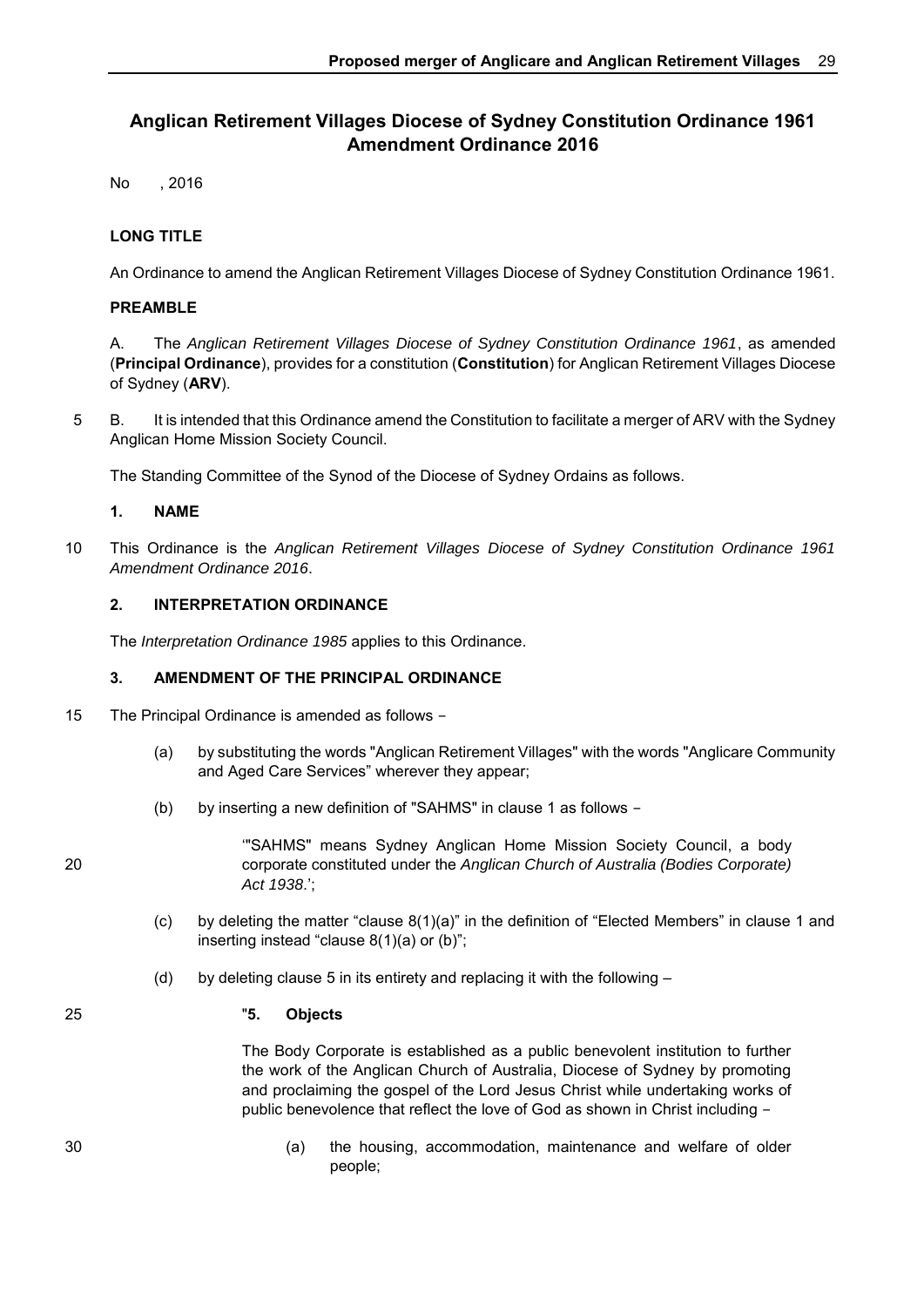- (b) welfare and support services for the vulnerable, the marginalised, the disabled and those in necessitous circumstances;
- (c) providing monies, guarantees or indemnities to support any body corporate constituted at the instance of the Synod of the Diocese of 5 Sydney under the *Anglican Church of Australia (Bodies Corporate) Act 1938* undertaking similar objects or objects incidental to any object of the Body Corporate;
	- (d) such other benevolent activities as the Board may from time to time determine; and/or
- 10 (e) such other things as are incidental and conducive to the attainment of the objects in (a)-(e),

and to bring all such persons under the pastoral care of the Anglican Church of Australia.";

- (e) by amending clause 8 as follows –
- 15 (i) delete paragraph 8(1)(a) and insert a new paragraph instead as follows
	- "(a) 3 members of the clergy elected by the Synod (at least 1 of whom must be a rector)";
	- (ii) insert a new paragraph  $8(1)(b)$  as follows (and reletter the remaining paragraphs)
		- "(b) 3 lay persons elected by the Synod,";
- 20 (f) by deleting the matter "2 of the Elected Members" in clause 10(1) and inserting instead the matter "1 member of clergy who is an Elected Member and 1 lay person who is an Elected Member";
	- (g) by inserting a new clause 23A as follows –

#### "**23A. Consulting on business plans for the delivery of welfare and support**  25 **services**

The Board must consult with the Standing Committee at least annually in respect to its business plans for the pursuit of its object under clause 5(b)."; and

(h) substitute clause 24 with the following –

#### "**24. Reporting**

30 The Board must –

- (a) provide to the Synod or the Standing Committee any information as to the affairs of the Body Corporate which it may be requested to provide by a resolution of the Synod or the Standing Committee respectively,
- 35 (b) at least once in each year report to the Synod in respect to its proceedings and its pursuit of each of its objects, and
	- (c) comply with the *Accounts, Audits and Annual Reports Ordinance 1995*.".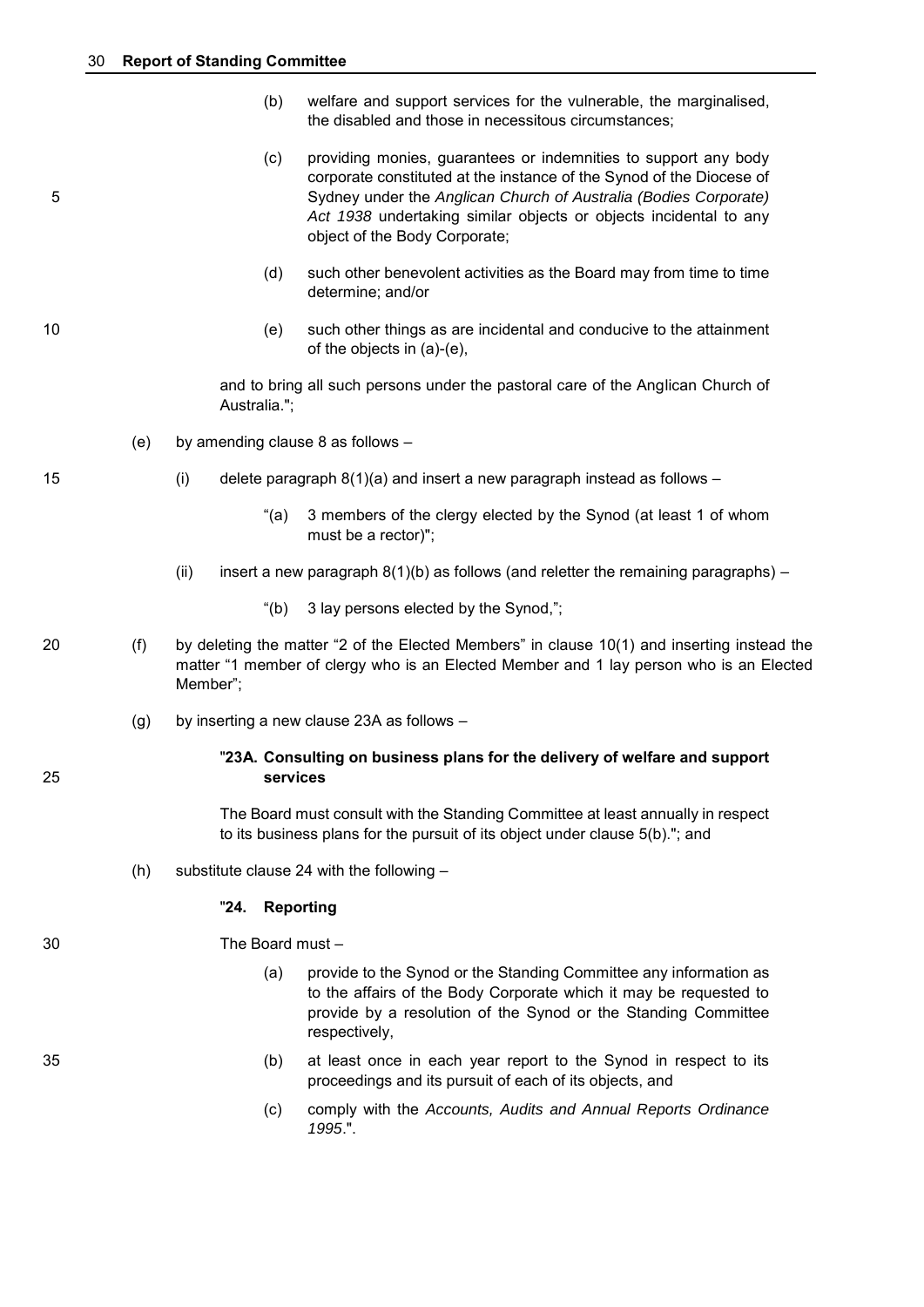#### **4. MEMBERSHIP AND CHAIRMAN OF BOARD**

(1) The following persons are taken to have been elected or appointed as Members under the Principal Ordinance on the following dates in place of the Members holding office under subclauses 8(1)(a) and 8(1)(b) of the Principal Ordinance immediately before the Commencement Date –

| <b>Name</b>                       | <b>First</b><br><b>Appointed/Elected</b> | Last<br><b>Appointed/Elected</b> | <b>Clause under</b><br>which appointed/<br>elected |
|-----------------------------------|------------------------------------------|----------------------------------|----------------------------------------------------|
| The Rev Dr Margaret Powell        | 1 October 2008                           | 16 October 2013                  | Clause $8(1)(a)$                                   |
| Mr Ian Steward                    | 17 April 2008                            | 16 October 2013                  | Clause $8(1)(a)$                                   |
| Mr Martyn Mitchell                | 1 October 2011                           | 15 October 2014                  | Clause $8(1)(a)$                                   |
| Mr Michael Clancy                 | 11 December 2008                         | 15 October 2014                  | Clause $8(1)(a)$                                   |
| Mrs Laura Elder                   | 25 June 2013                             | 14 October 2015                  | Clause $8(1)(a)$                                   |
| <b>Bishop Christopher Edwards</b> | 29 May 2014                              | 14 October 2015                  | Clause $8(1)(a)$                                   |
| Mr Peter Hicks                    | 16 October 2013                          | 16 October 2013                  | Clause $8(1)(b)$                                   |
| Dr Linda Kurti                    | 15 October 2014                          | 15 October 2014                  | Clause $8(1)(b)$                                   |
| Mr Greg Hammond OAM               | 14 October 2015                          | 14 October 2015                  | Clause $8(1)(b)$                                   |

5

(3) Subclauses 10(1), (2) and (3) of the Principal Ordinance (concerning the retirement of Members) are suspended until the first day of the first ordinary session of the 51<sup>st</sup> Synod.

(4) The Board is taken to have appointed Mr Greg Hammond OAM as the Chairman of the Board under clause 14 of the Principal Ordinance.

#### 10 **5. INDEMNITY**

ARV must execute a deed of indemnity before the Commencement Date such deed of indemnity to be in a form agreed between the Council of SAHMS and ARV, and approved by the Standing Committee.

#### **6. COMMENCEMENT**

(1) Except for clauses 5 and 6, and subject to subclause (2), the provisions of this Ordinance commence 15 on the date determined by the Archbishop-in-Council (the "Commencement Date").

(2) Clauses  $3(c)$ , (e) and (f) commence on the first day of the first ordinary session of the  $51<sup>st</sup>$  Synod.

I Certify that the Ordinance as printed is in accordance with the Ordinance as reported.

Chair of Committees